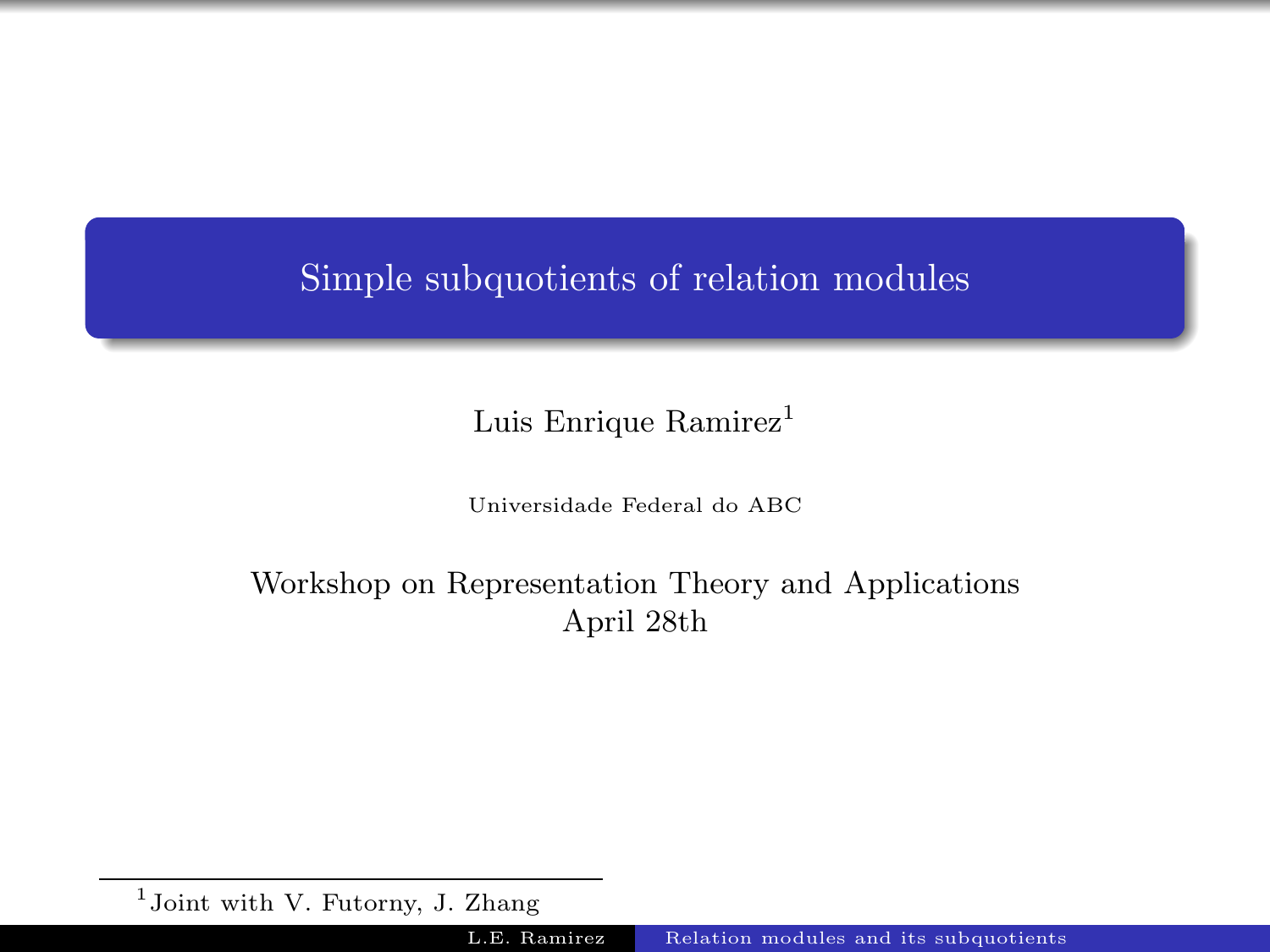• We fix  $n \geq 2$ .

•  $\mathfrak{gl}(n)$  will denote the Lie algebra of  $n \times n$  matrices over  $\mathbb{C}$ .

• For  $a, b \in \mathbb{C}$  we will write  $a \geq b$  if  $a - b \in \mathbb{Z}_{\geq 0}$ .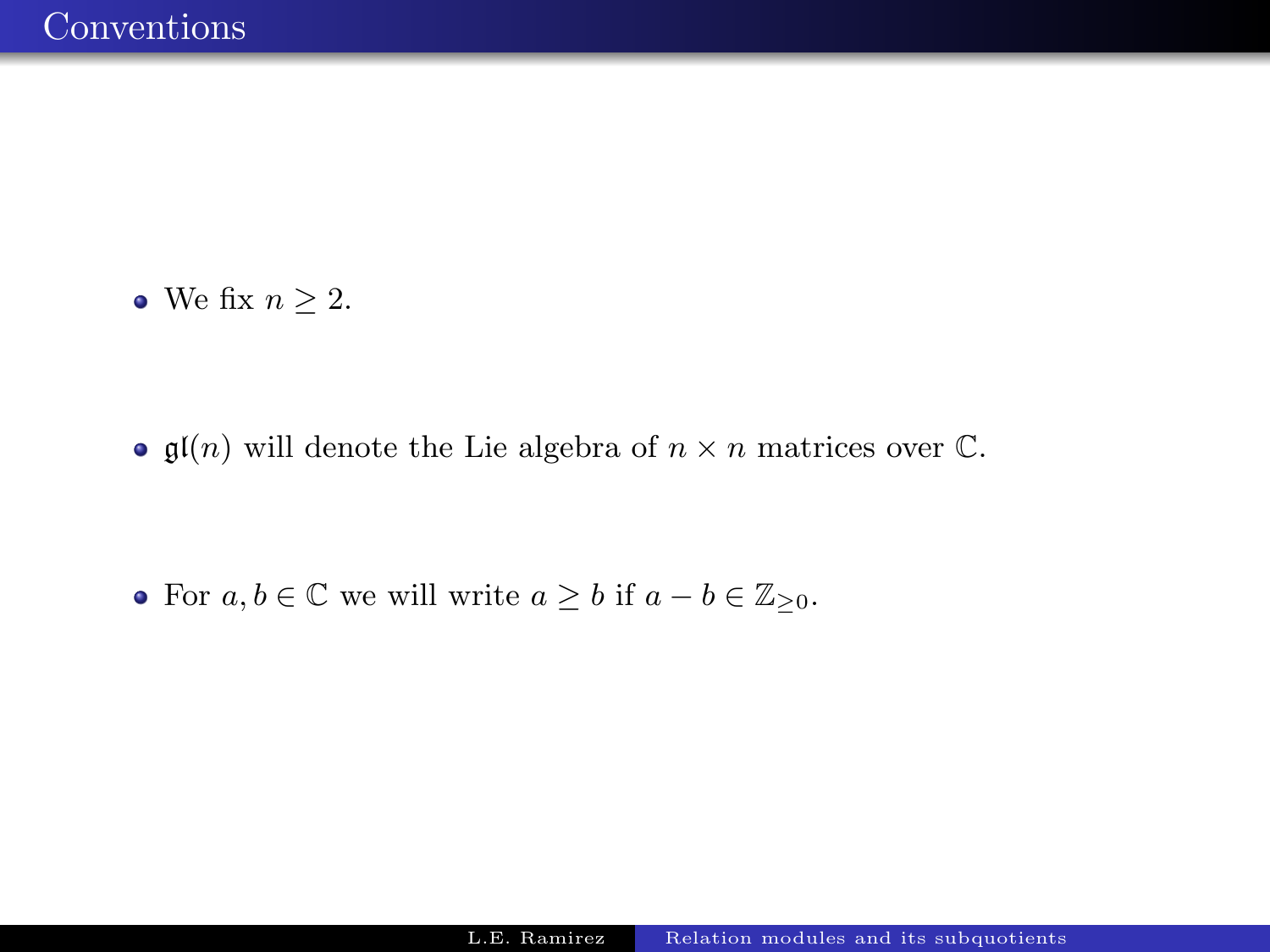

is called a Gelfand-Tsetlin tableau. A Gelfand-Tsetlin tableau is called standard if the entries satisfied

$$
l_{ki} - l_{k-1,i} \in \mathbb{Z}_{\geq 0}
$$
 and  $l_{k-1,i} - l_{k,i+1} \in \mathbb{Z}_{> 0}$ .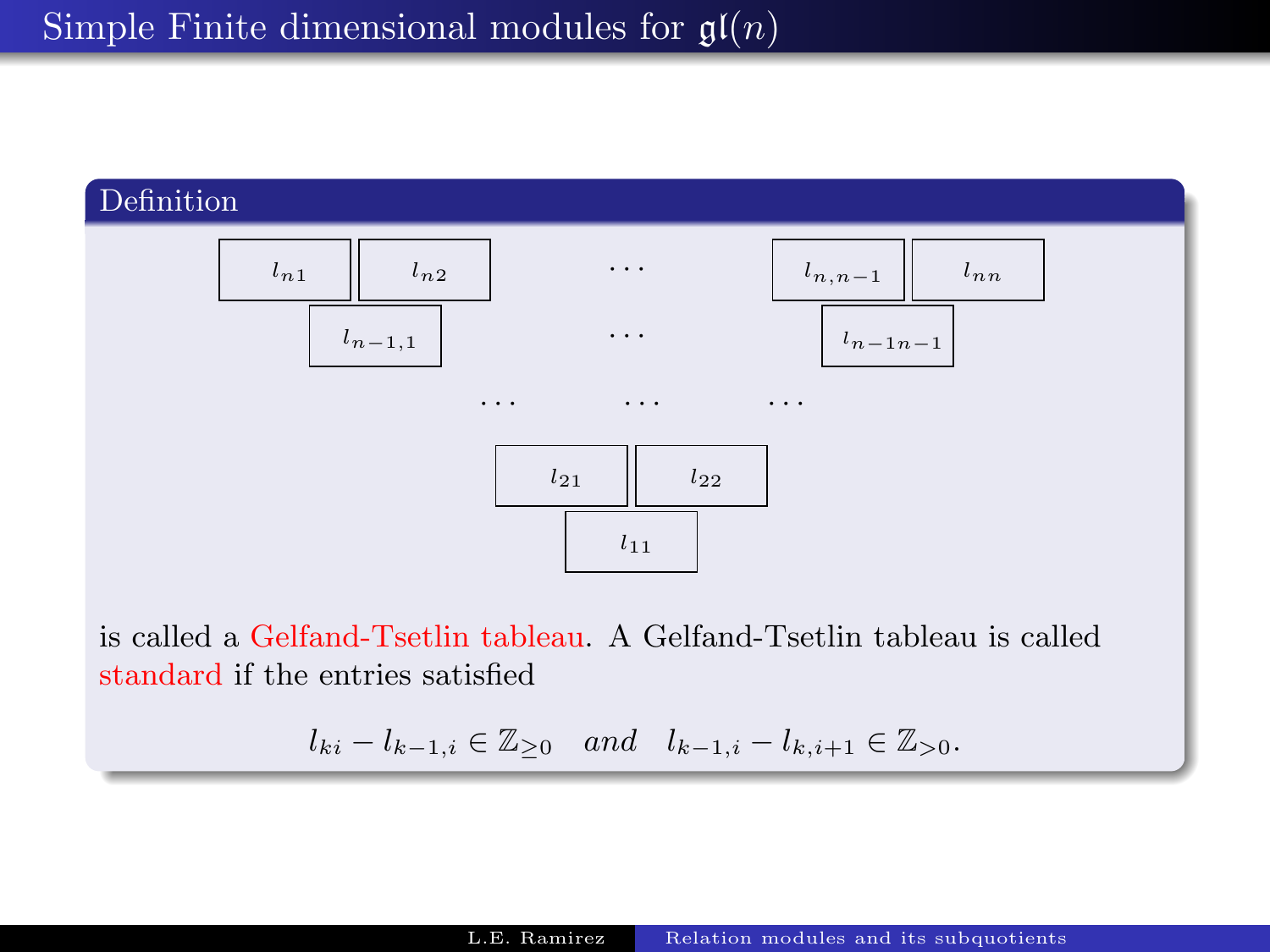### Theorem (Gelfand-Tsetlin-1950)

If  $L(\lambda)$  is a finite dimensional irreducible representation of  $\mathfrak{gl}(n)$  of highest weight  $\lambda = (\lambda_1, \ldots, \lambda_n)$ . The vector space with basis consisting of all standard tableaux  $T(L)$ 's with top row  $l_{nj} = \lambda_j + j - 1$  has a  $\mathfrak{gl}(n)$ -module structure with action of the generators of  $\mathfrak{gl}(n)$  given by the Gelfand-Tsetlin formulas. Moreover, this module is isomorphic to  $L(\lambda)$ .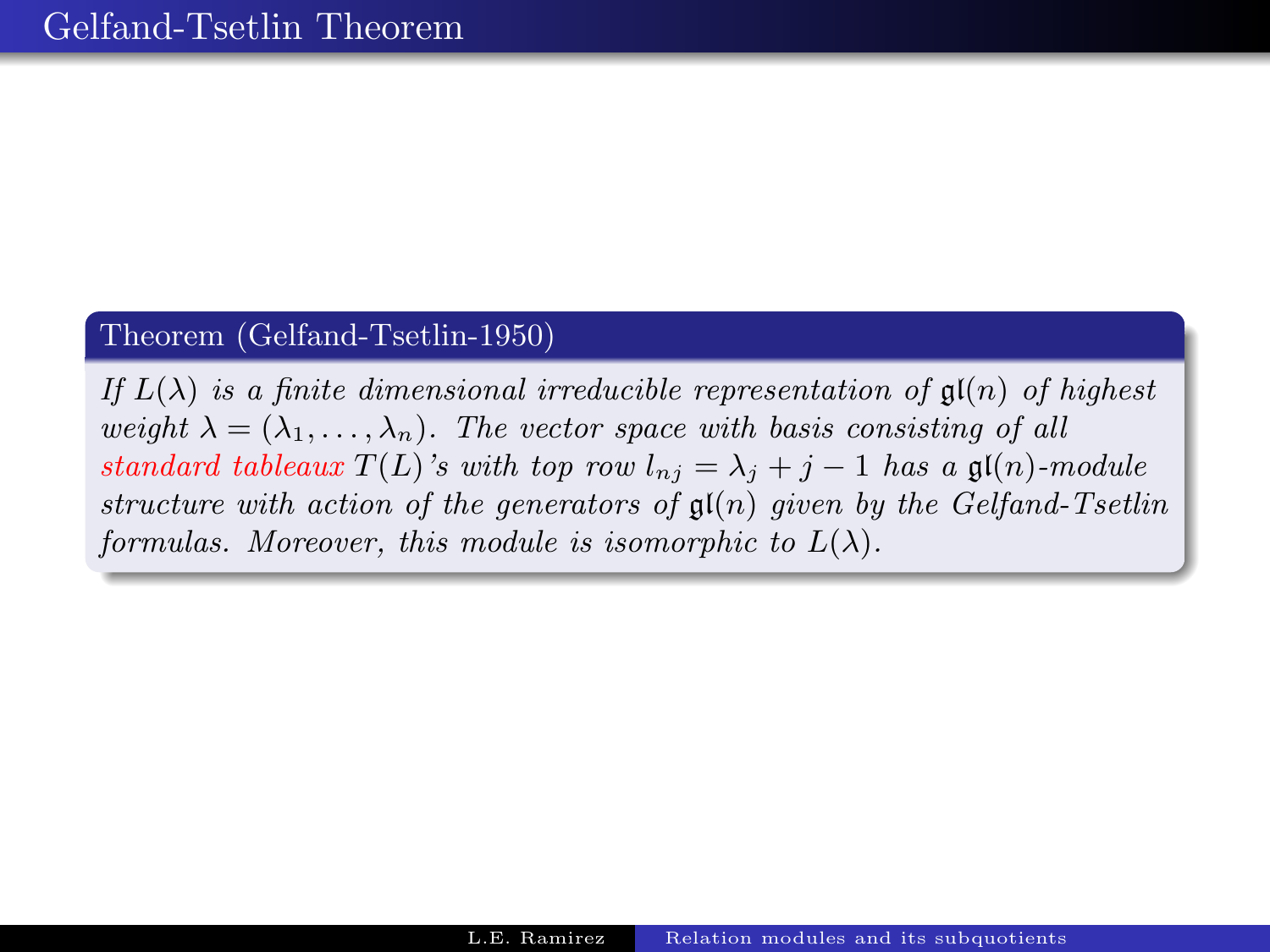$$
E_{k,k+1}(T(L)) = -\sum_{i=1}^{k} \left( \frac{\prod_{j=1}^{k+1} (l_{ki} - l_{k+1,j})}{\prod_{j\neq i}^{k} (l_{ki} - l_{kj})} \right) T(L + \delta^{ki}),
$$
  

$$
E_{k+1,k}(T(L)) = \sum_{i=1}^{k} \left( \frac{\prod_{j=1}^{k-1} (l_{ki} - l_{k-1,j})}{\prod_{j\neq i}^{k} (l_{ki} - l_{kj})} \right) T(L - \delta^{ki}),
$$
  

$$
E_{kk}(T(L)) = \left( k - 1 + \sum_{i=1}^{k} l_{ki} - \sum_{i=1}^{k-1} l_{k-1,i} \right) T(L),
$$

Where  $T(L \pm \delta^{ki})$  is the tableau obtained by  $T(L)$  adding  $\pm 1$  to the  $(k, i)$ 's position of  $T(L)$  (if a new tableau is not standard then the result of the action is zero). The formulas above are called Gelfand-Tsetlin formulas for  $\mathfrak{gl}(n)$ .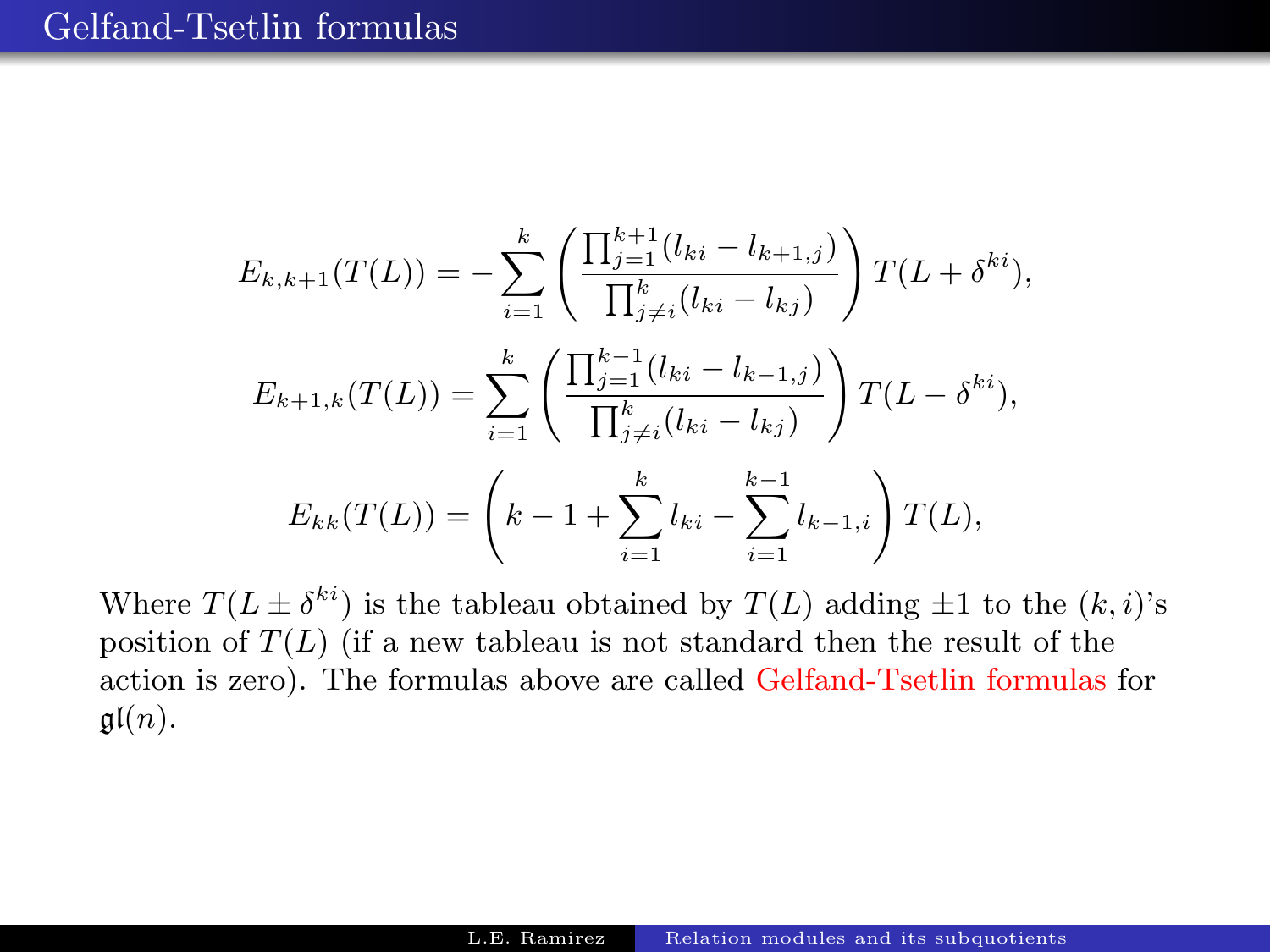Can we modify the concept of standard relations and obtain a well define set of tableaux where the Gelfand-Tsetlin formulas define a module structure?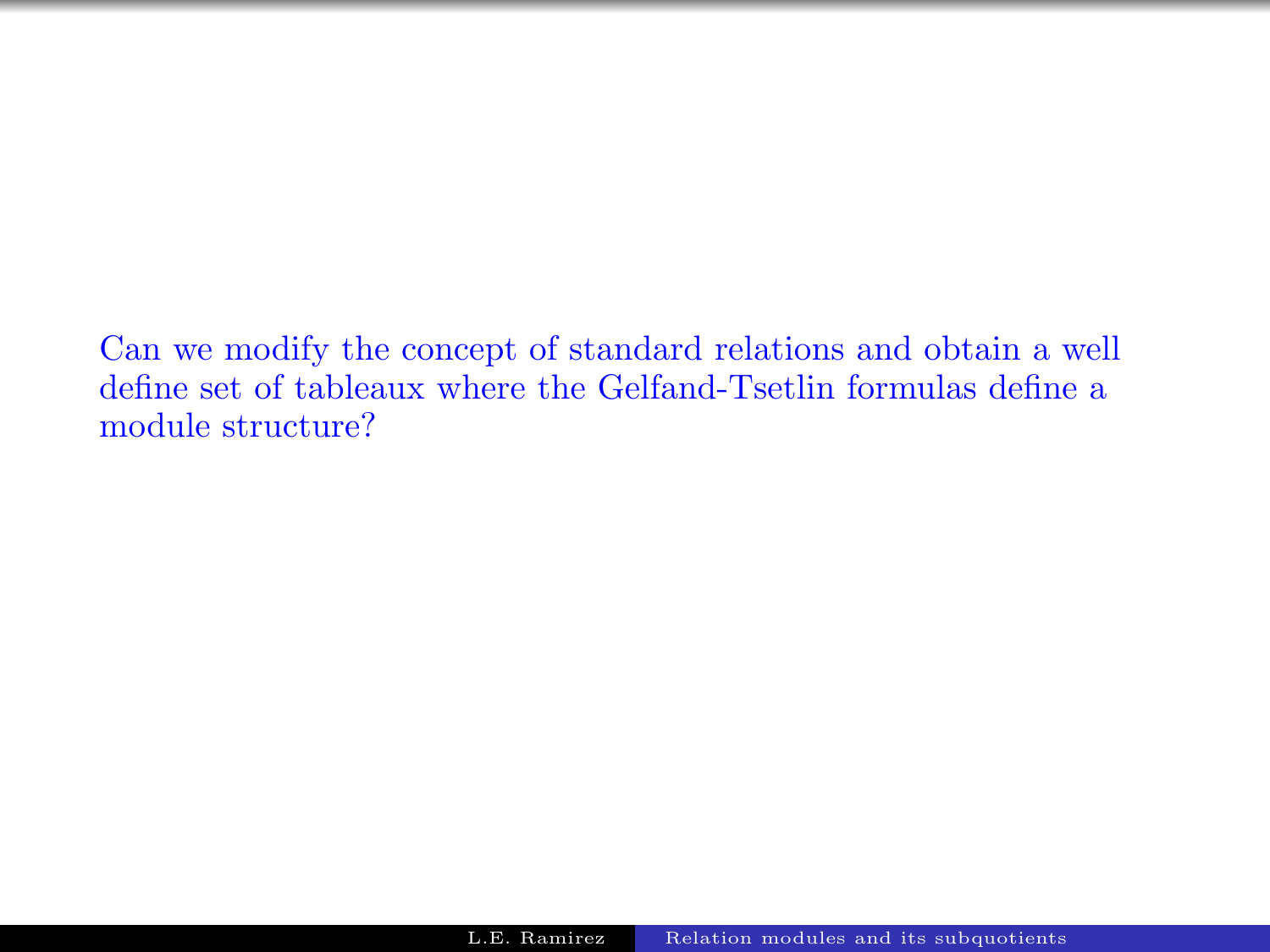畐 I. Gelfand, M. Graev, "Finite-dimensional simple representations of the unitary and complete linear group and special functions associated with them." Izvestiya Rossiiskoi Akademii Nauk. Seriya Matematicheskaya 29.6 (1965): 1329-1356.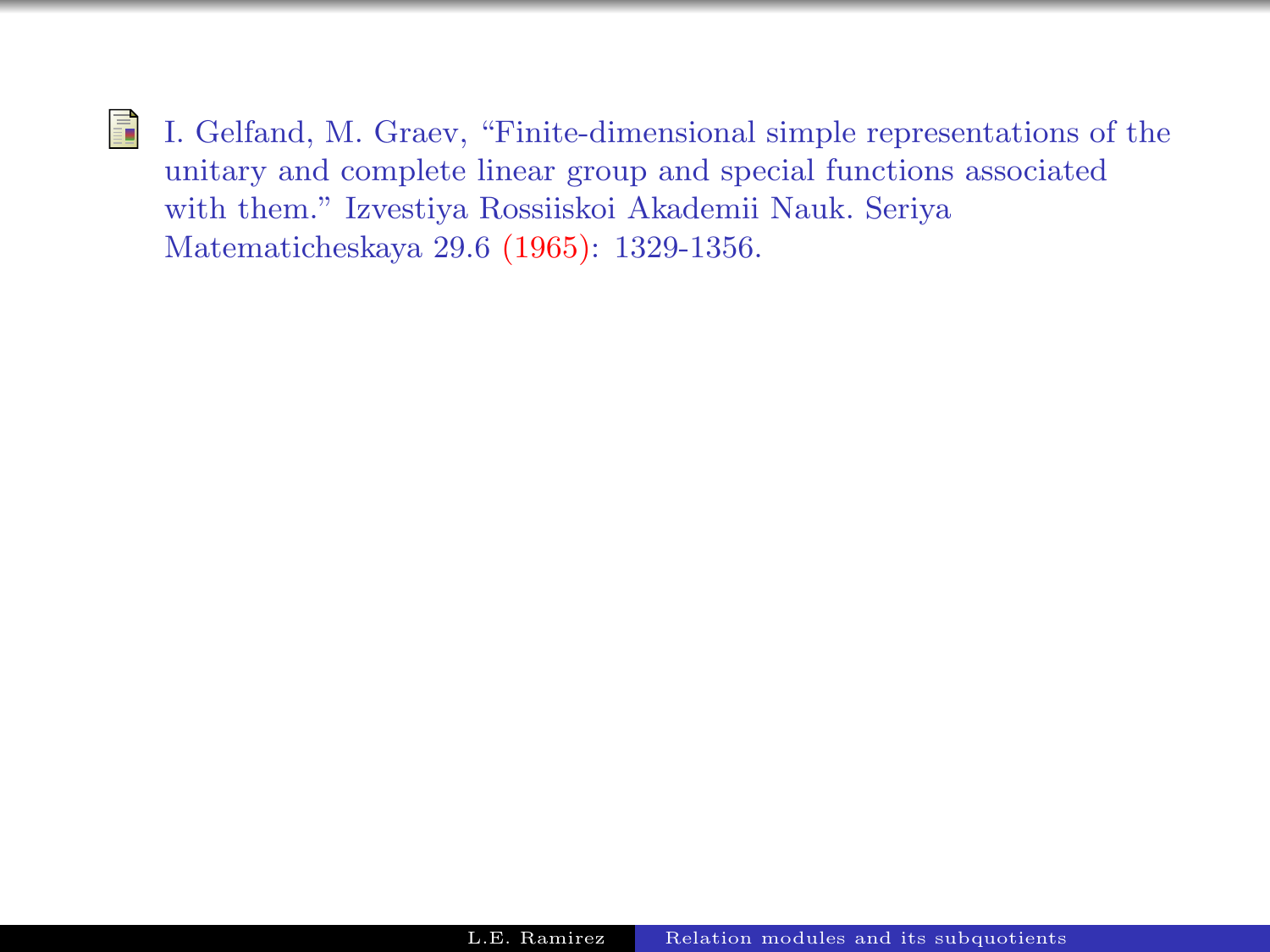- 量 I. Gelfand, M. Graev, "Finite-dimensional simple representations of the unitary and complete linear group and special functions associated with them." Izvestiya Rossiiskoi Akademii Nauk. Seriya Matematicheskaya 29.6 (1965): 1329-1356.
- 量

F. Lemire, J. Patera, "Formal analytic continuation of Gel'fand's finite dimensional repre- sentations of  $\mathfrak{gl}(n,\mathbb{C})$ , Journal of Mathematical Physics. 20 (1979), 820–829.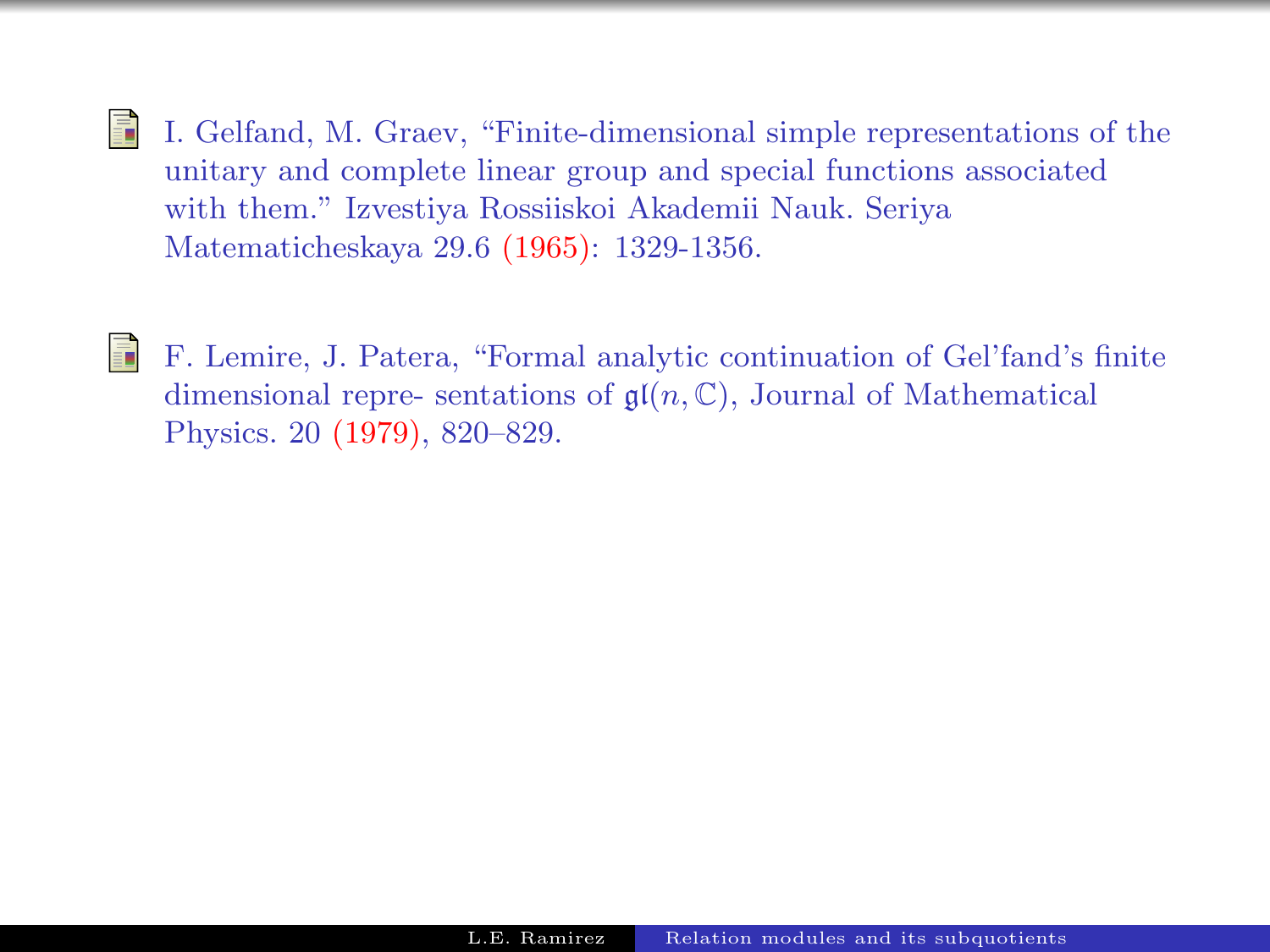- 螶 I. Gelfand, M. Graev, "Finite-dimensional simple representations of the unitary and complete linear group and special functions associated with them." Izvestiya Rossiiskoi Akademii Nauk. Seriya Matematicheskaya 29.6 (1965): 1329-1356.
- S.

F. Lemire, J. Patera, "Formal analytic continuation of Gel'fand's finite dimensional repre- sentations of  $\mathfrak{gl}(n,\mathbb{C})$ , Journal of Mathematical Physics. 20 (1979), 820–829.

- S. V. Mazorchuk, Tableaux realization of generalized Verma modules, Canad. J. Math. 50 (1998) 816–828.
- V. Mazorchuk, Quantum deformation and tableau realization of simple 晶 dense  $\mathfrak{gl}(n,\mathbb{C})$ - modules, Journal of Algebra and Its Applications, (2003), vol.1 01.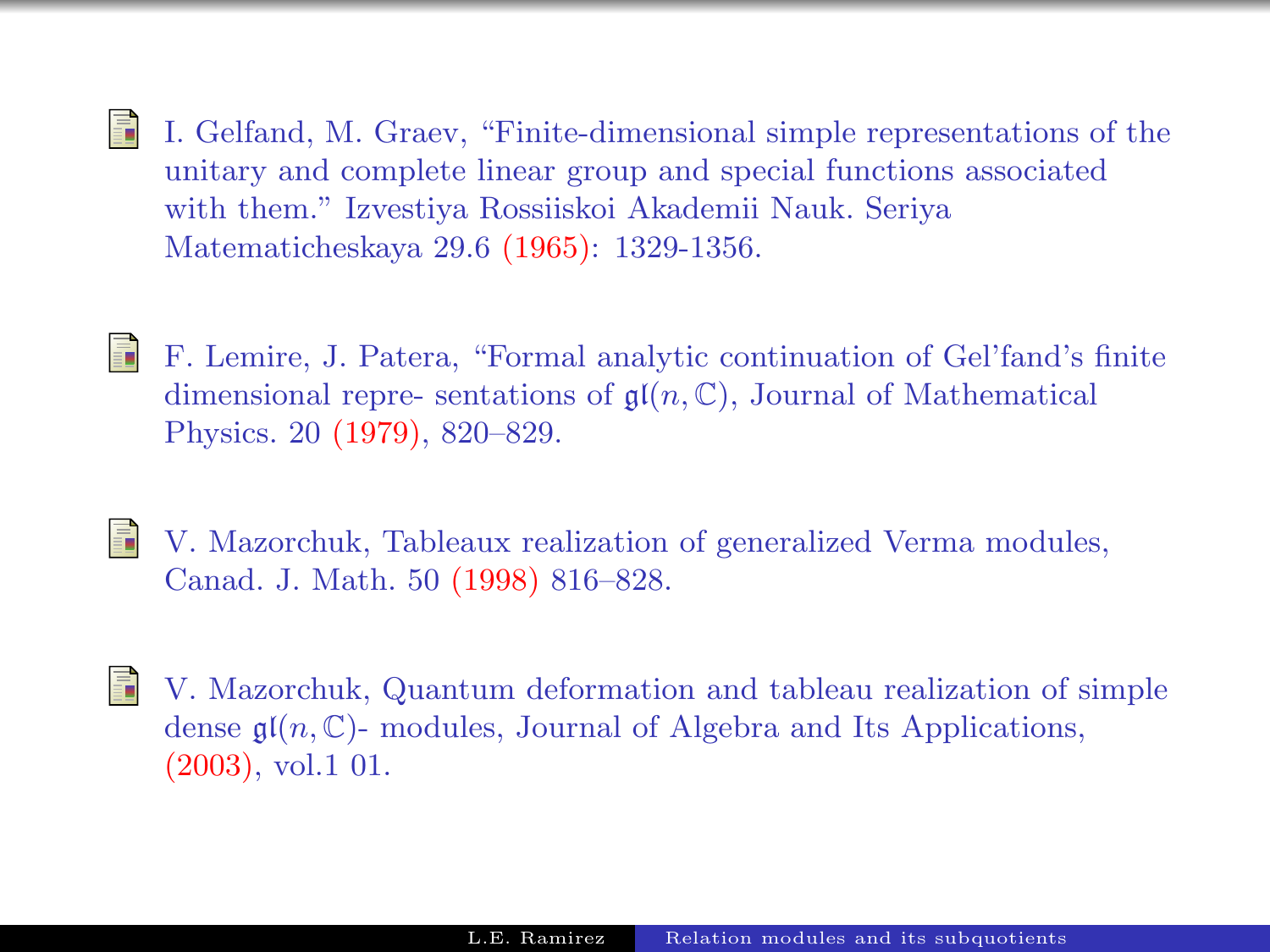Set 
$$
\mathfrak{V} := \{(i, j) | 1 \leq j \leq i \leq n\}.
$$
  
\n
$$
\mathcal{R}^+ := \{((i, j); (i - 1, t)) | 1 \leq j \leq i, 2 \leq i \leq n, 1 \leq t \leq i - 1\}
$$
\n
$$
\mathcal{R}^- := \{((i, j); (i + 1, s)) | 1 \leq j \leq i \leq n - 1, 1 \leq s \leq i + 1\}
$$
\n
$$
\mathcal{R}^0 := \{((n, i); (n, j)) | 1 \leq i \neq j \leq n\}
$$

and let  $\mathcal{R} := \mathcal{R}^- \cup \mathcal{R}^0 \cup \mathcal{R}^+ \subset \mathfrak{V} \times \mathfrak{V}$ . From now any  $\mathcal{C} \subseteq \mathcal{R}$  will be called a set of relations.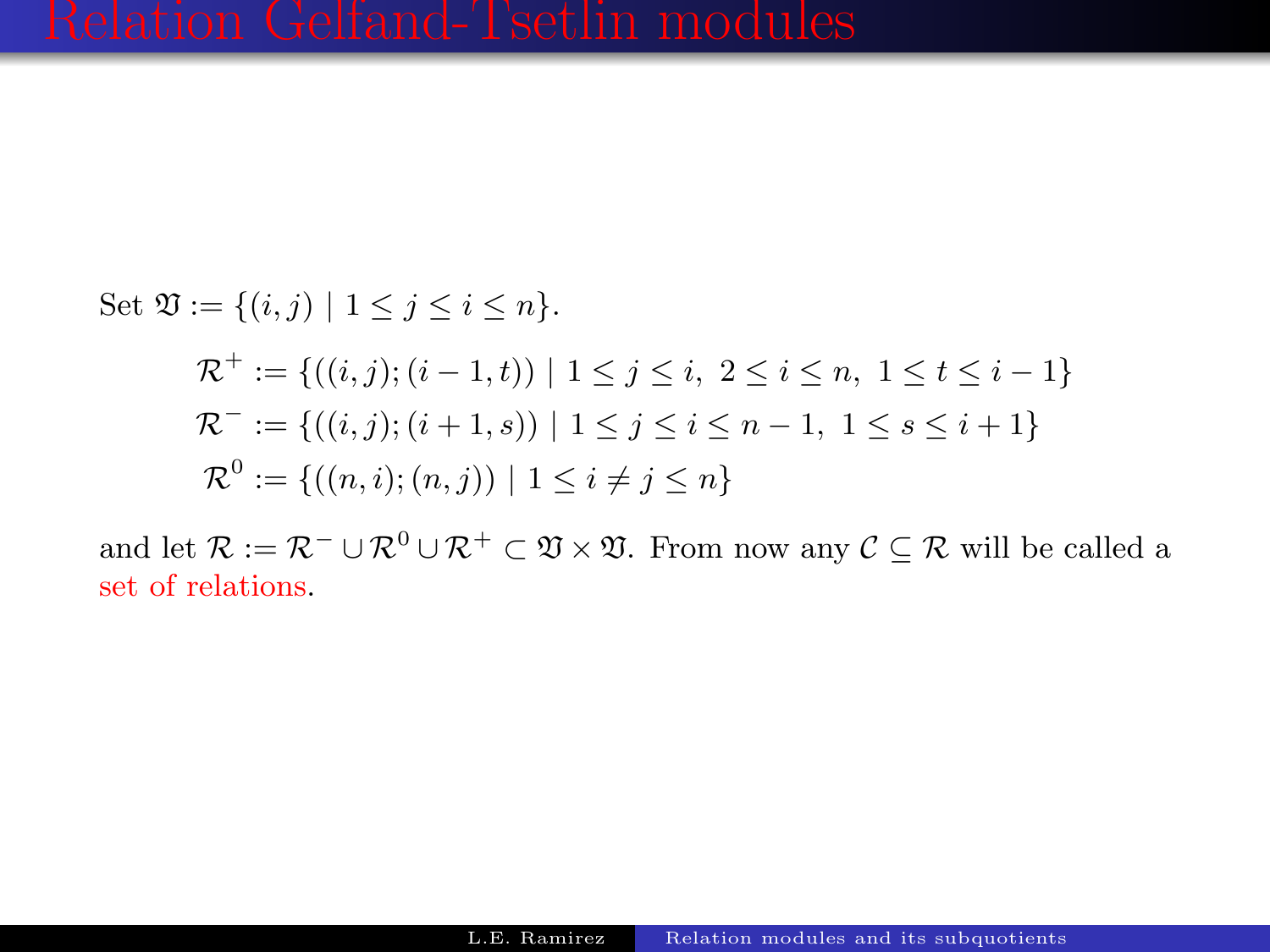Associated with any  $\mathcal{C} \subseteq \mathcal{R}$  we can construct a directed graph  $G(\mathcal{C})$  with set of vertices  $\mathfrak V$  and an arrow going from  $(i, j)$  to  $(r, s)$  if and only if  $((i, j); (r, s)) \in \mathcal{C}.$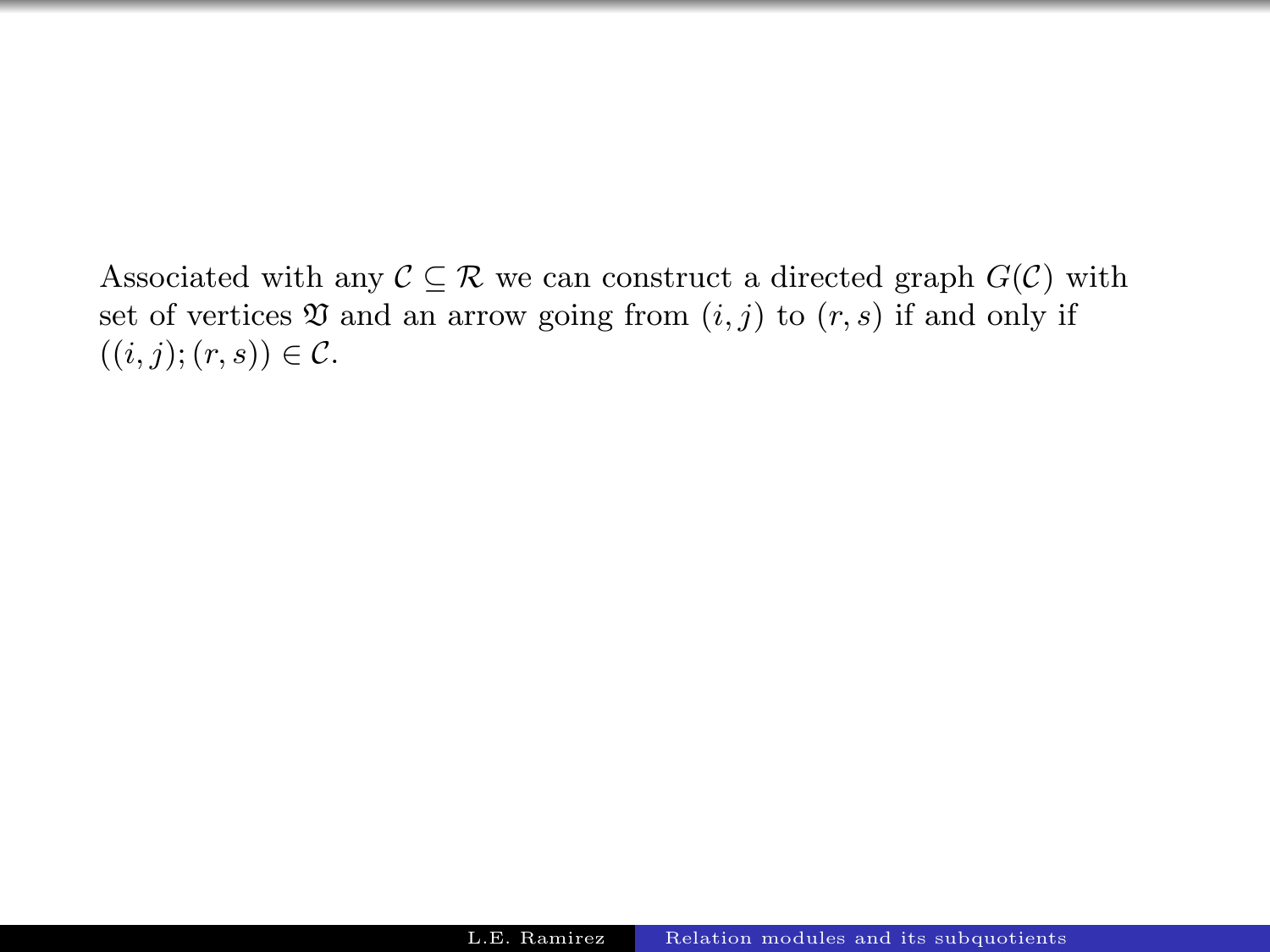Associated with any  $\mathcal{C} \subseteq \mathcal{R}$  we can construct a directed graph  $G(\mathcal{C})$  with set of vertices  $\mathfrak V$  and an arrow going from  $(i, j)$  to  $(r, s)$  if and only if  $((i, j); (r, s)) \in \mathcal{C}.$ 

For convenience we will picture the vertex set as disposed in a triangular arrangement with *n* rows and *k*-th row given by  $\{(k, 1), \ldots, (k, k)\}.$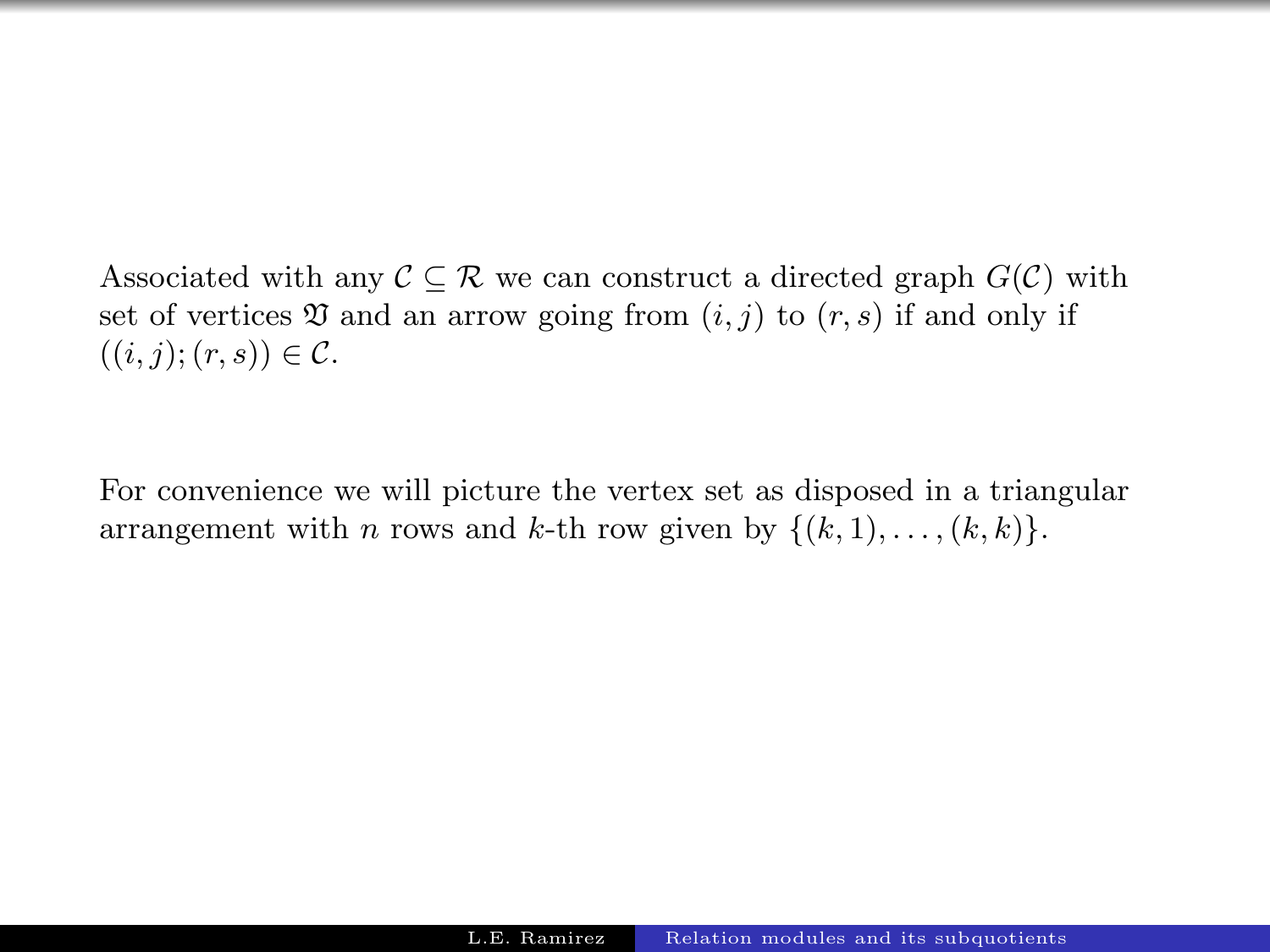Set 
$$
\mathcal{R}^+ = \{((i, j); (i - 1, t)) \mid 1 \leq j \leq i, 2 \leq i \leq n, 1 \leq t \leq i - 1\}
$$

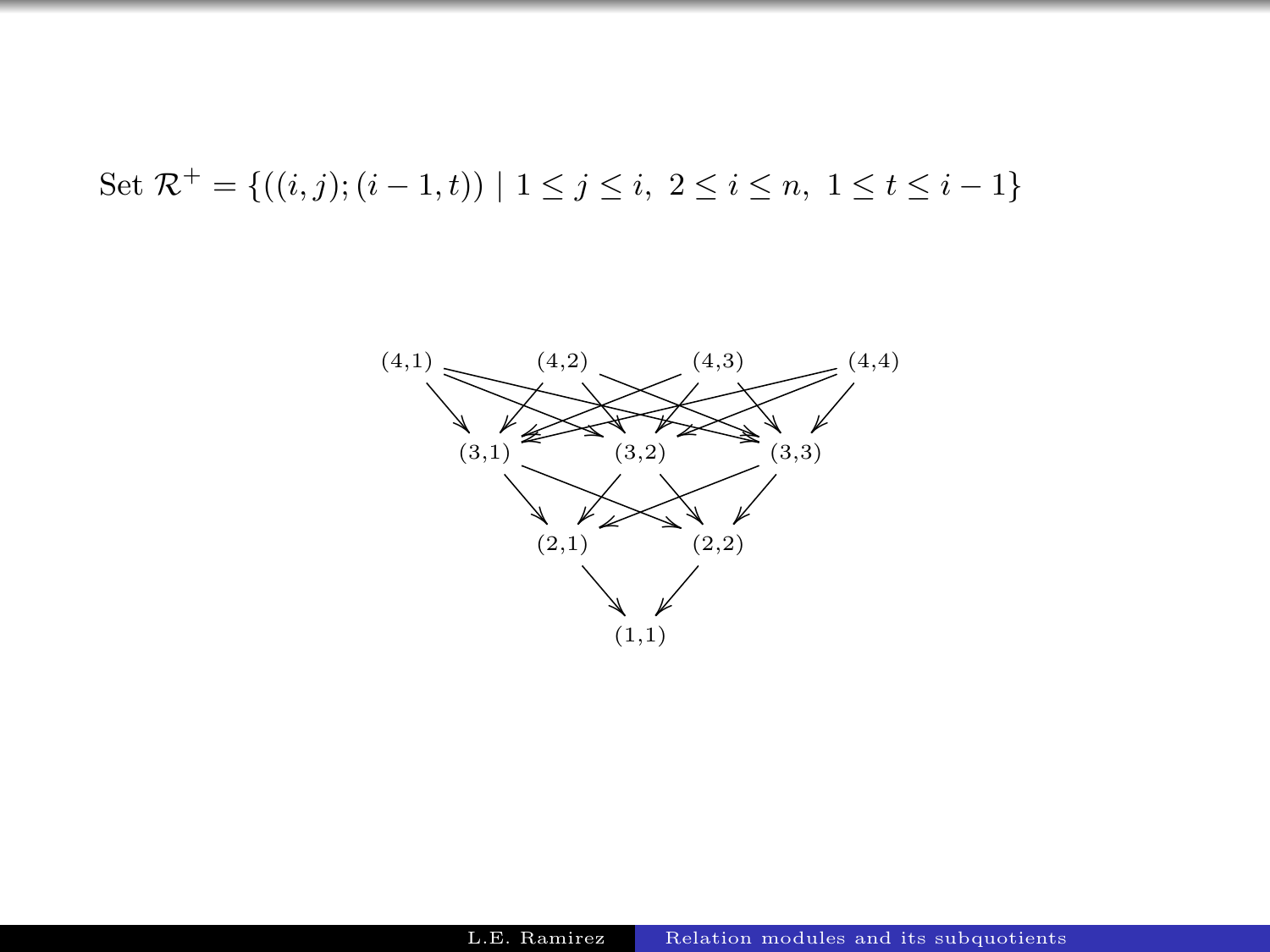Set 
$$
\mathcal{R}^- = \{((i, j); (i + 1, s)) \mid 1 \le j \le i \le n - 1, 1 \le s \le i + 1\}
$$

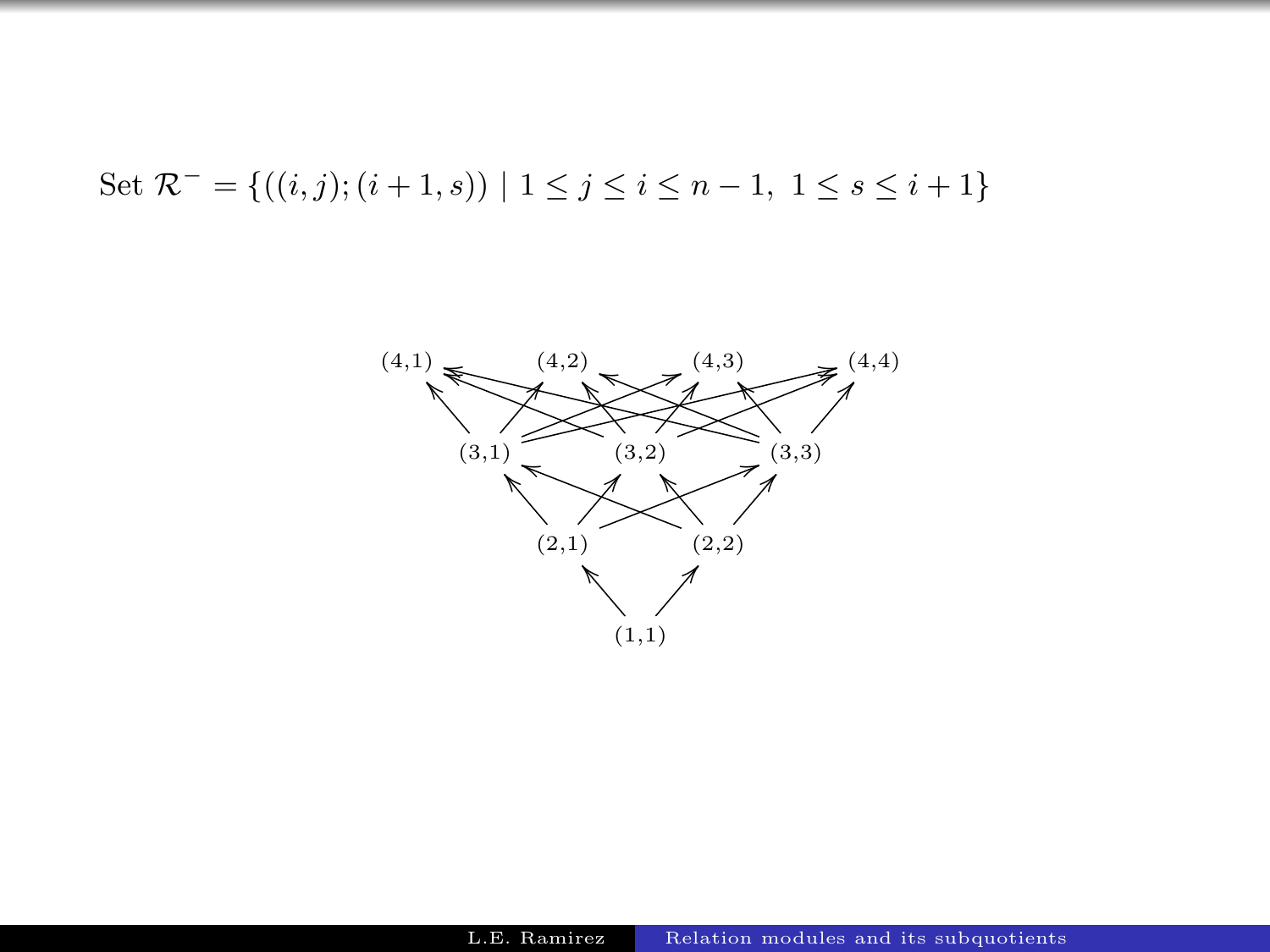### Definition

We will say that  $T(L)$  satisfies C if:

 $l_{ij} - l_{rs} \in \mathbb{Z}_{\geq 0}$  for any  $((i, j); (r, s)) \in \mathcal{C}^+ \cup \mathcal{C}^0$ .

•  $l_{ij} - l_{rs} \in \mathbb{Z}_{\geq 0}$  for any  $((i, j); (r, s)) \in \mathcal{C}^-$ .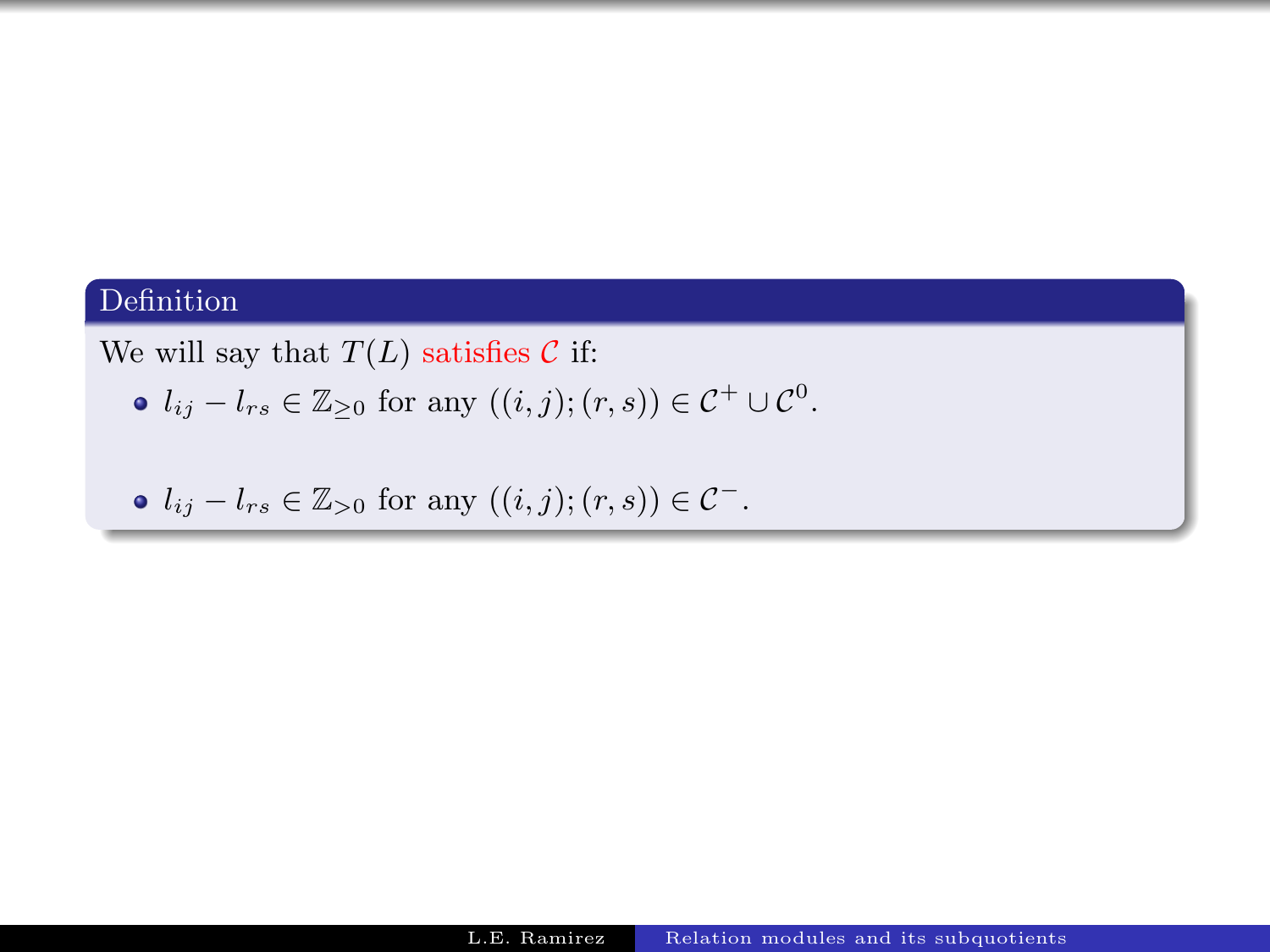• By  $\mathcal{B}_{\mathcal{C}}(T(L))$  we denote the set of all tableaux of the form  $T(L + z)$ ,  $z \in \{z \in \mathbb{Z}^{\frac{n(n+1)}{2}} \mid z_{ni} = 0, i = 1, \ldots, n\}$  satisfying C.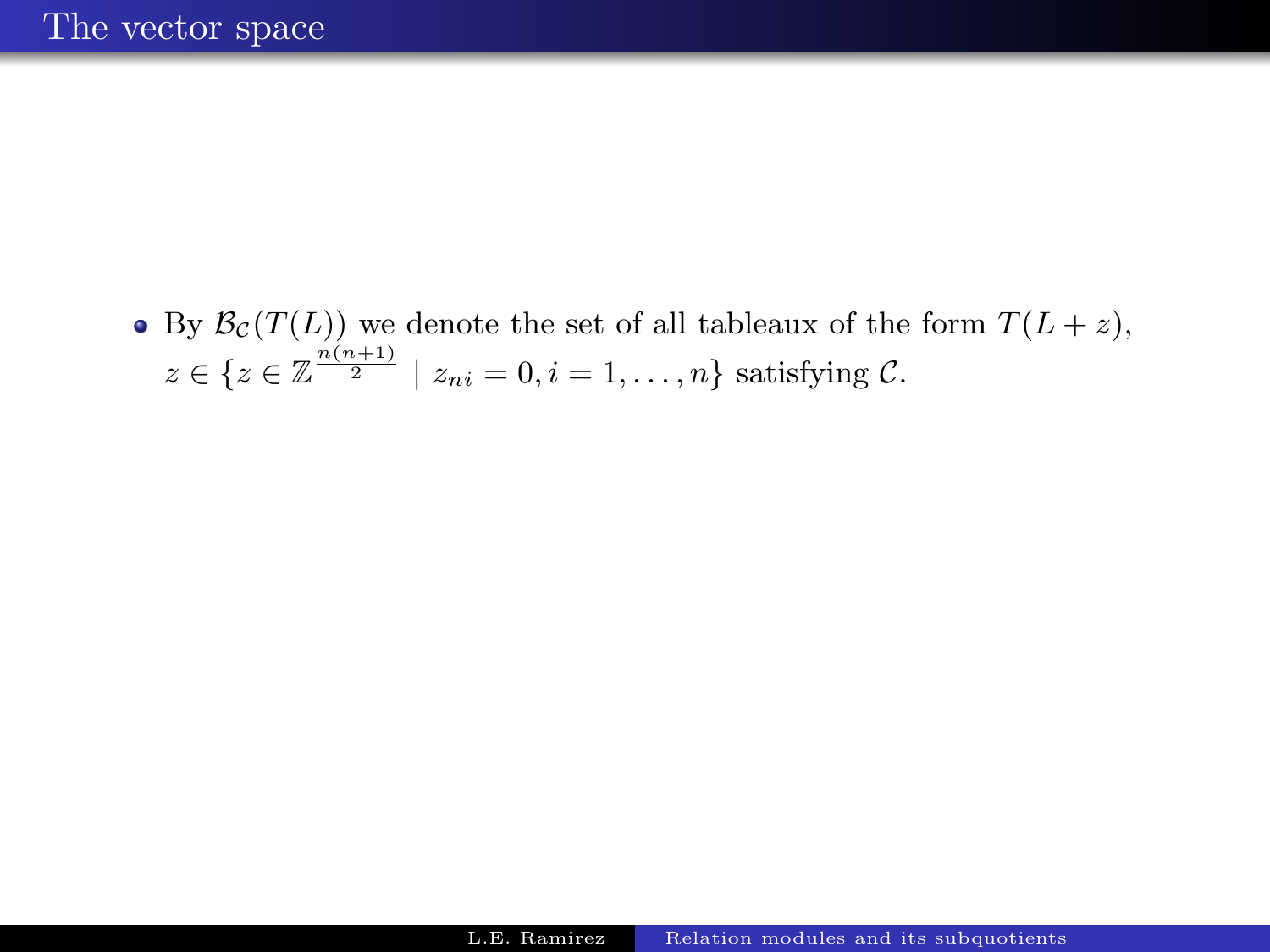• By  $\mathcal{B}_{\mathcal{C}}(T(L))$  we denote the set of all tableaux of the form  $T(L+z)$ ,  $z \in \{z \in \mathbb{Z}^{\frac{n(n+1)}{2}} \mid z_{ni} = 0, i = 1, \ldots, n\}$  satisfying C.

 $\bullet$  By  $V_c(T(L))$  we denote the complex vector space spanned by  $B_{\mathcal{C}}(T(L)).$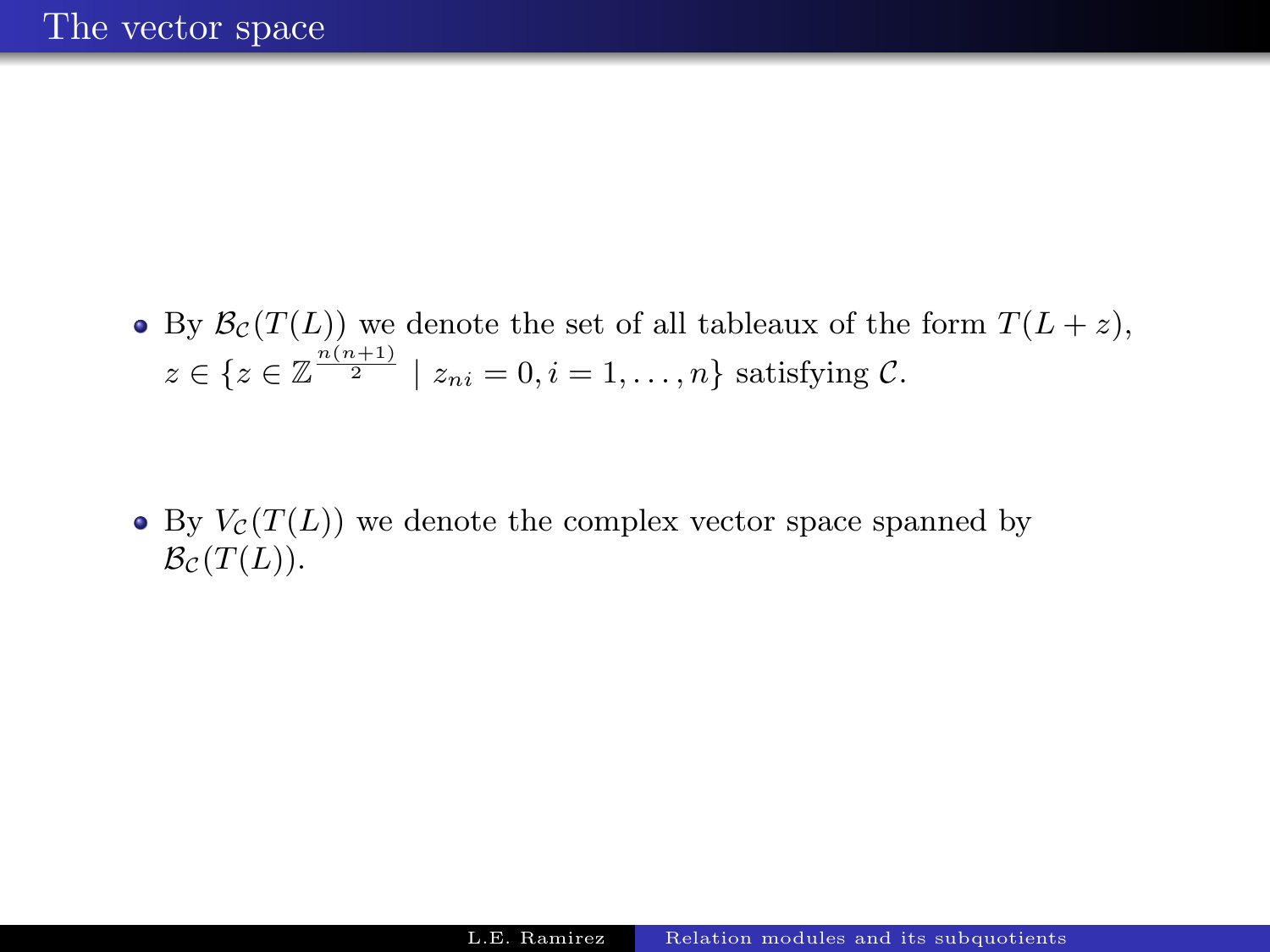



satisfies, where  $G(\mathcal{C})$  is given by any of the following graphs

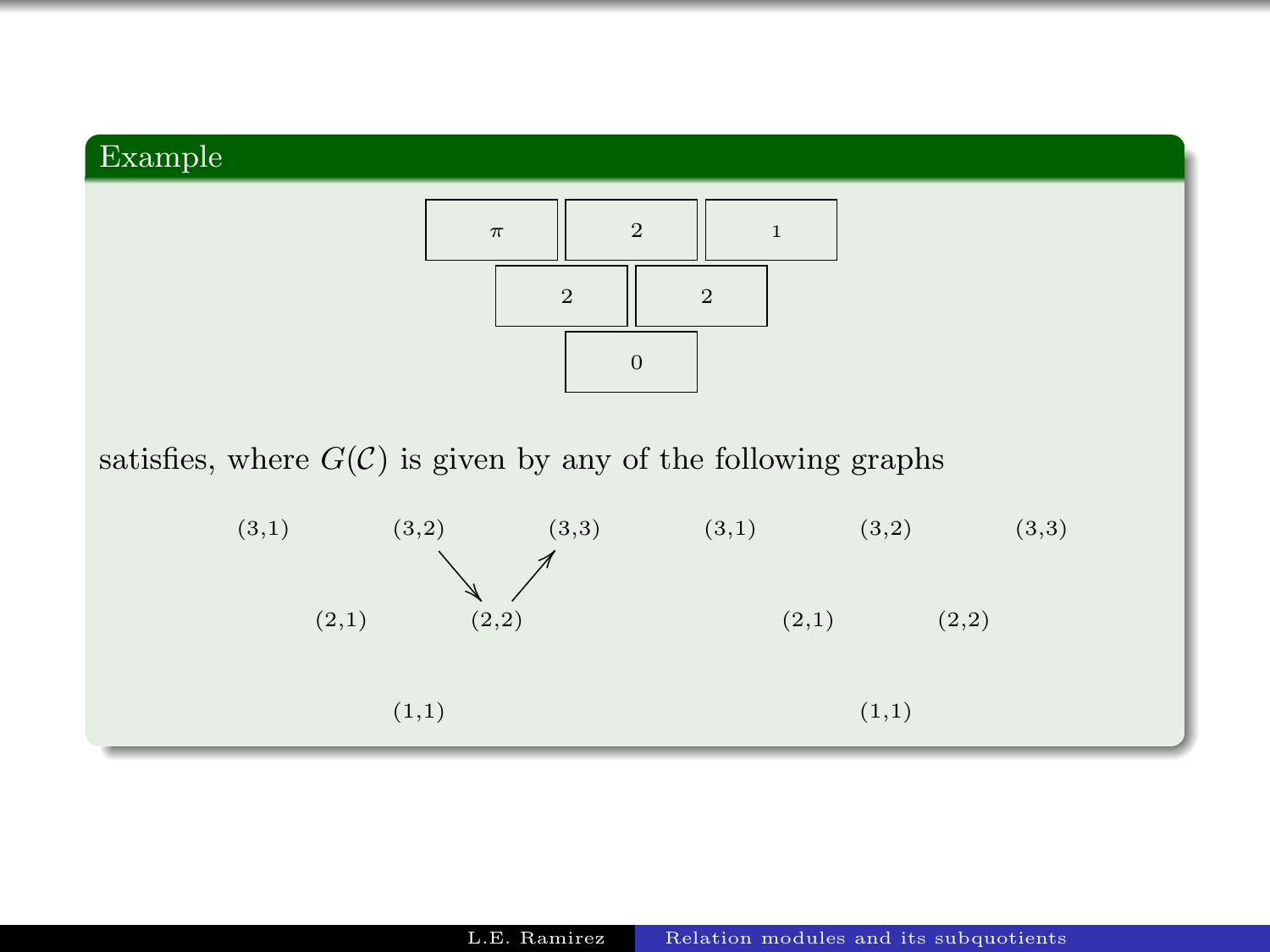### Definition

We will say that  $T(L)$  is a C-realization if:

 $l_{ij} - l_{rs} \in \mathbb{Z}_{\geq 0}$  for any  $((i, j); (r, s)) \in \mathcal{C}^+ \cup \mathcal{C}^0$ .

• 
$$
l_{ij} - l_{rs} \in \mathbb{Z}_{>0}
$$
 for any  $((i, j); (r, s)) \in \mathcal{C}^-$ .

• For any  $1 \leq k \leq n-1$  we have,  $l_{ki} - l_{kj} \in \mathbb{Z}$  if and only if  $(k, i)$  and  $(k, j)$  in the same connected component of  $G(\mathcal{C})$ .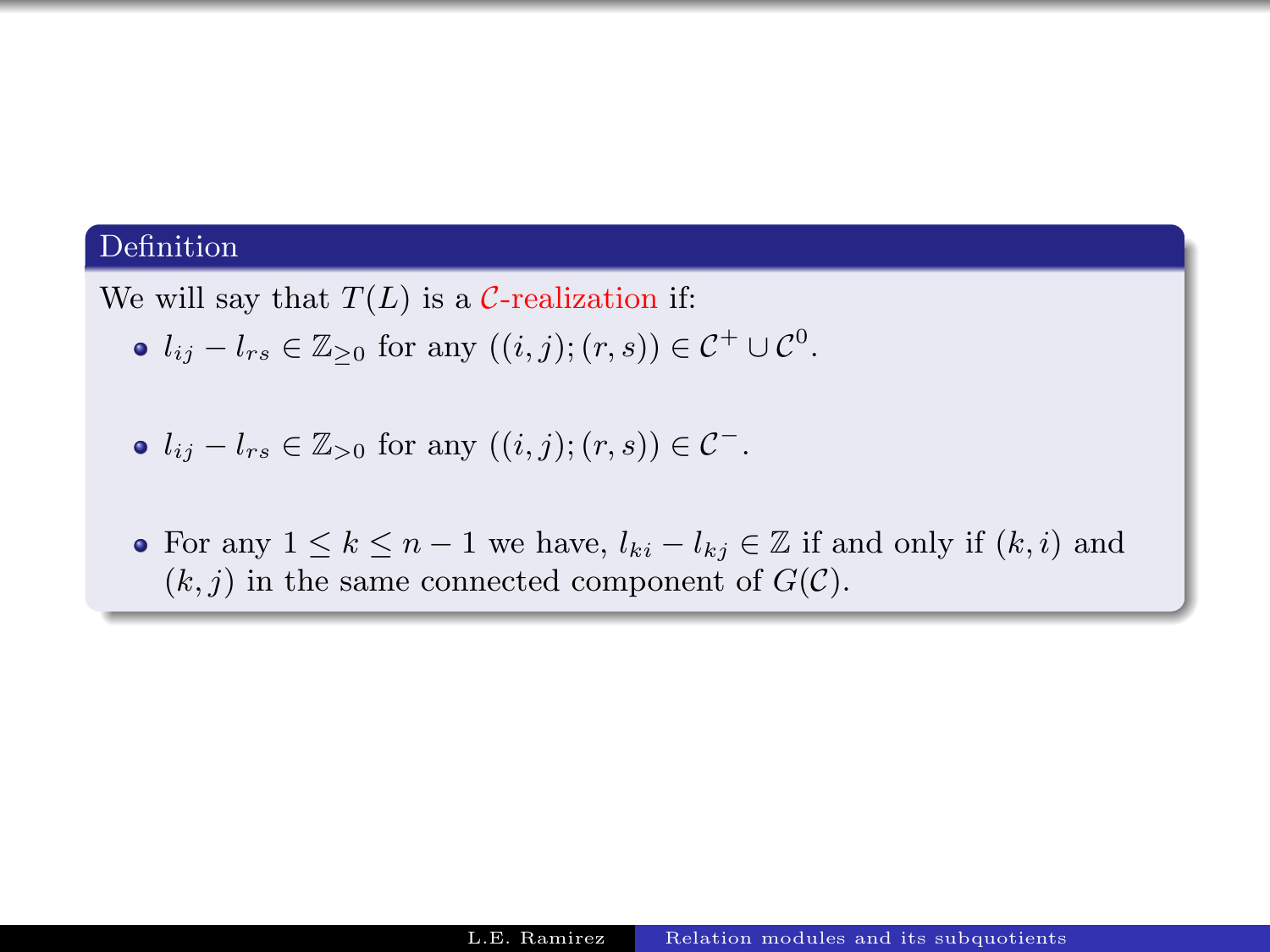



Is a C-realization, where  $G(\mathcal{C})$  is given by any of the following graphs

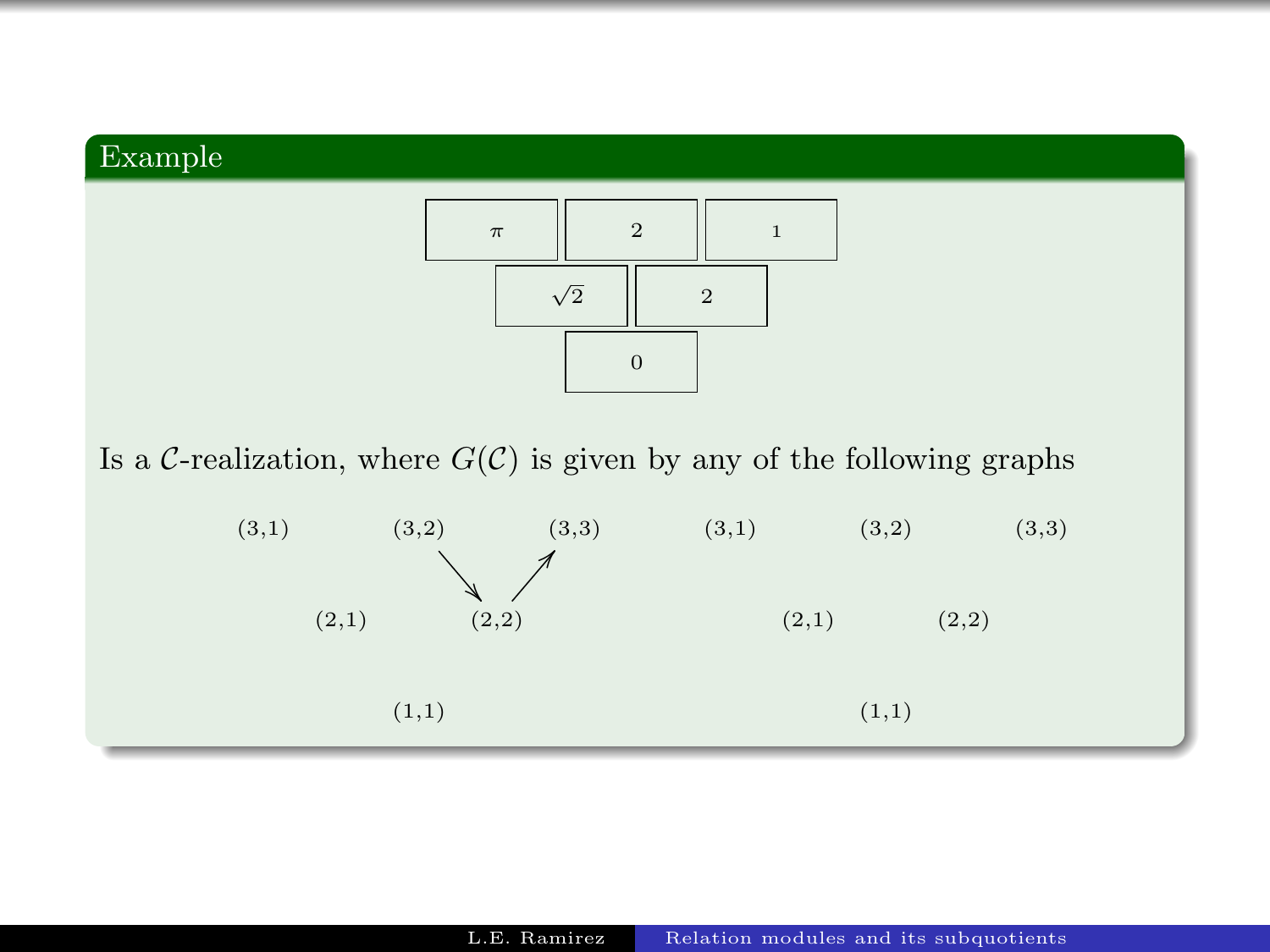Definition  $C \subseteq \mathcal{R}$  is call admissible if:

- There exist a C-realization  $T(L)$ .
- For any C-realization  $T(L)$ , the vector space  $V_c(T(L))$  has a structure of a  $\mathfrak{gl}_n$ -module, endowed with the action of the generators of  $\mathfrak{gl}_n$  given by the Gelfand-Tsetlin formulas.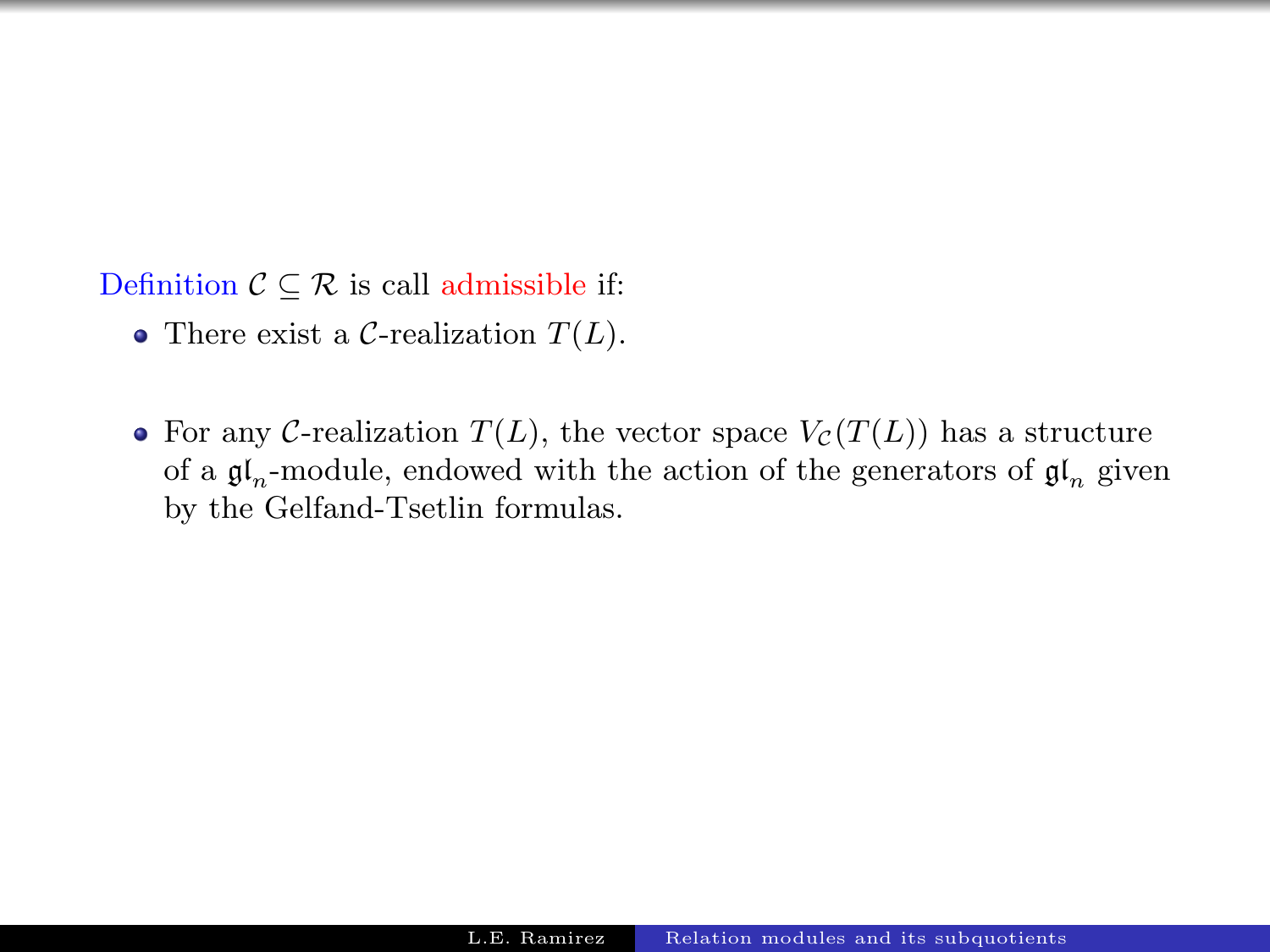### Example

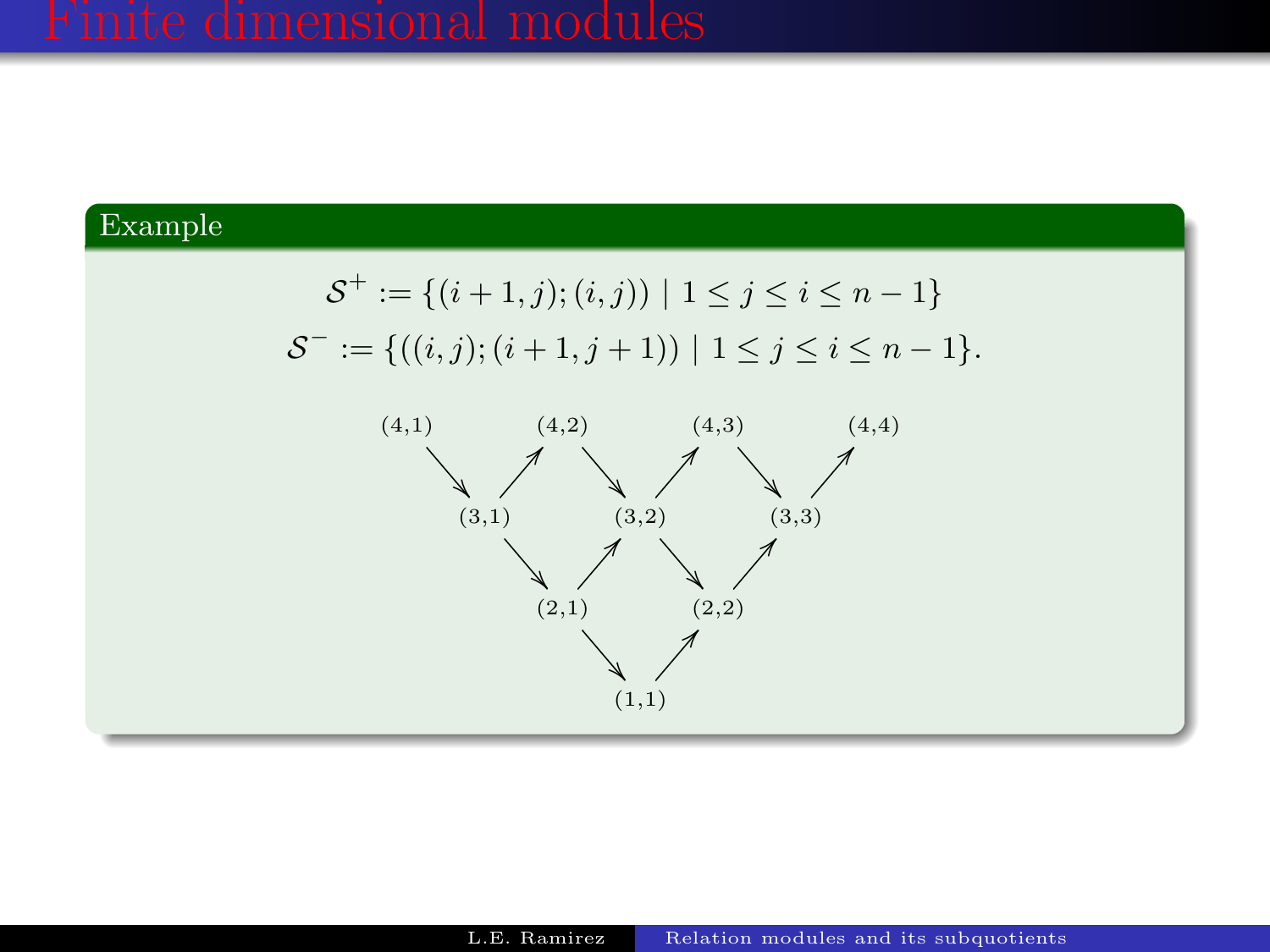How to construct admissible sets of relations?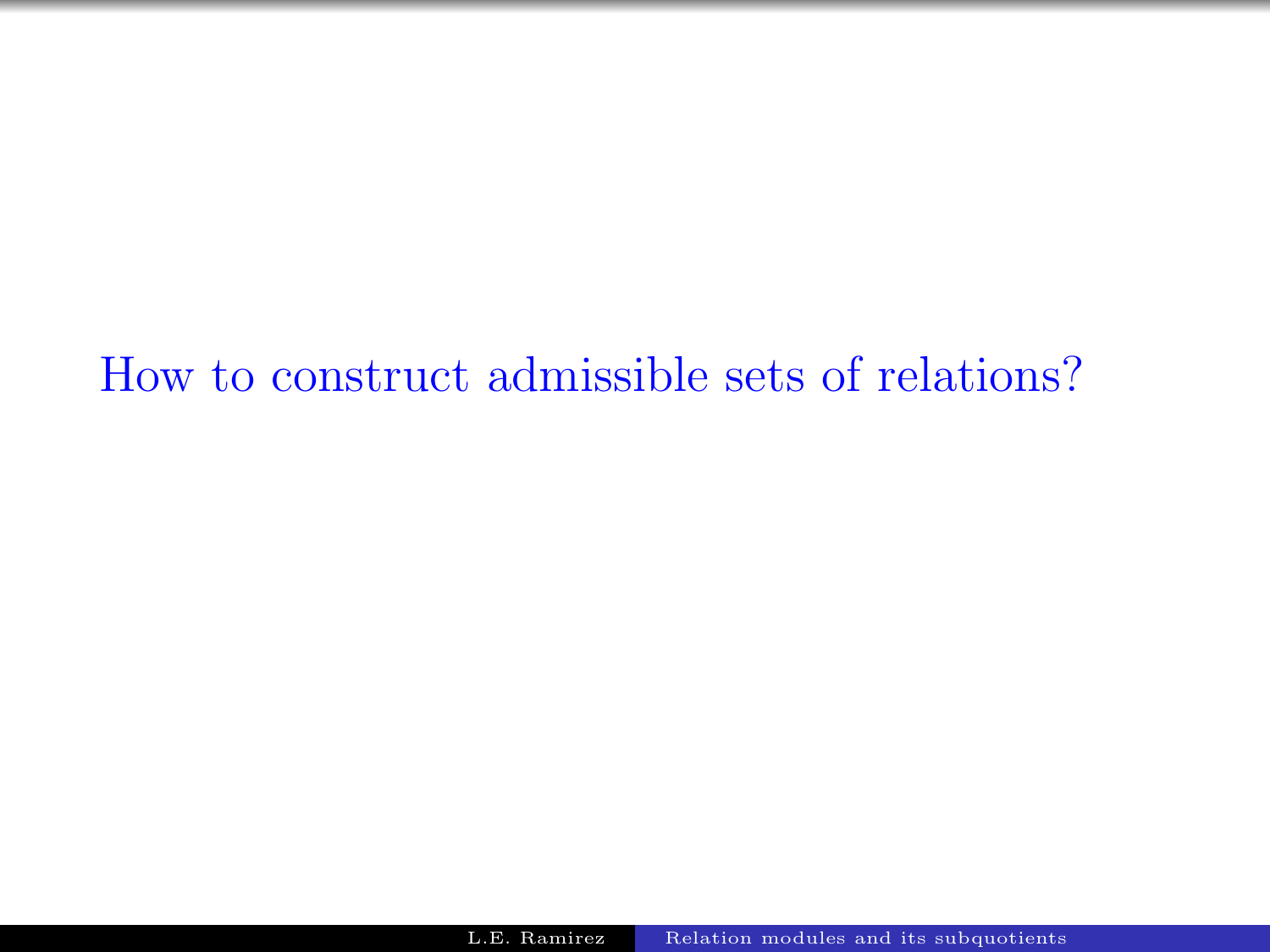### Definition

Let C be any set of relations and  $(i, j) \in \mathfrak{V}$  be a maximal or a minimal pair with respect to  $G(\mathcal{C})$ . Denote by  $\mathcal{C}_{ij}$  the set of relations obtained from  $\mathcal C$  by removing all relations that involve  $(i, j)$ .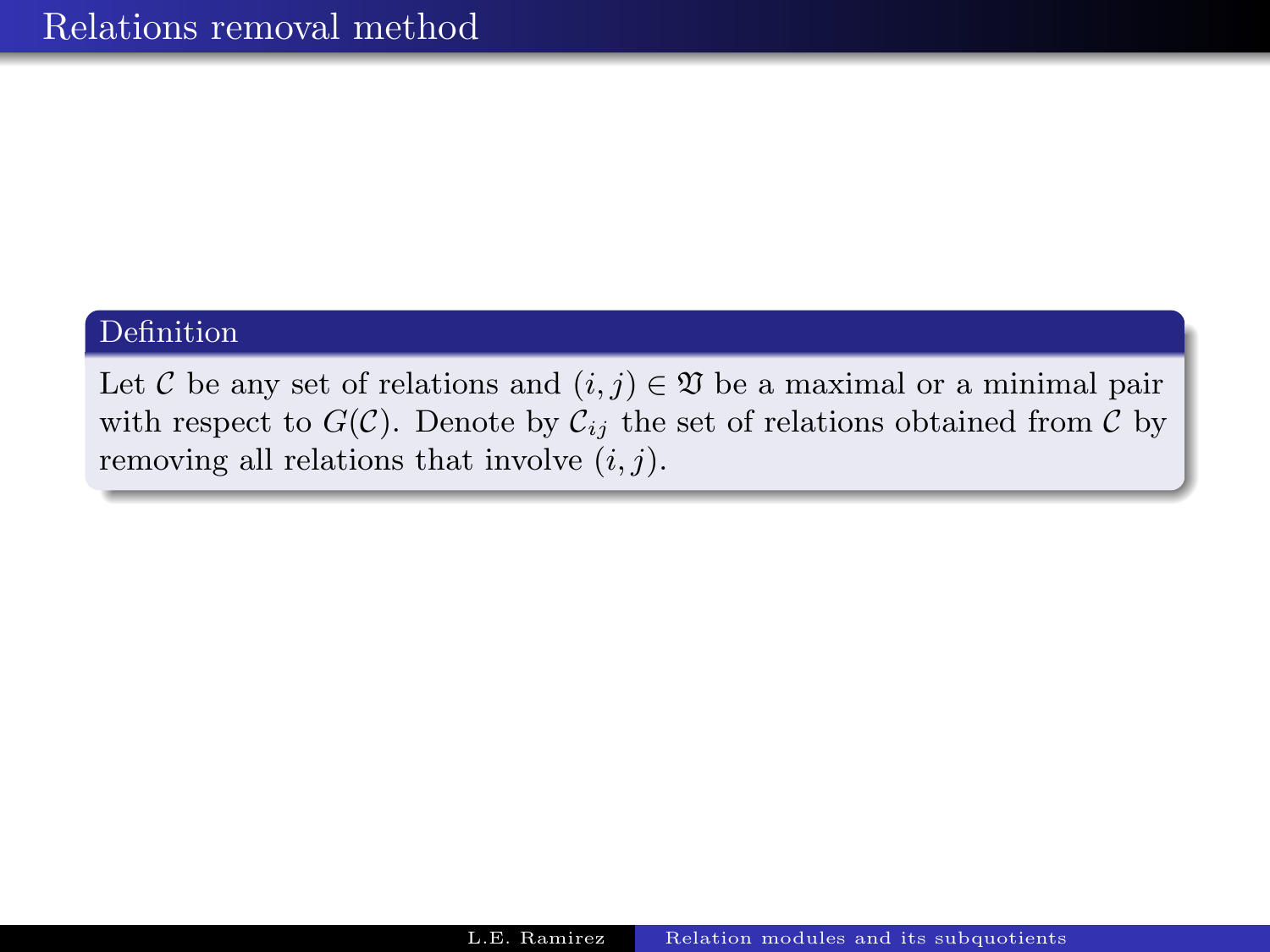### Definition

Let C be any set of relations and  $(i, j) \in \mathfrak{V}$  be a maximal or a minimal pair with respect to  $G(\mathcal{C})$ . Denote by  $\mathcal{C}_{ij}$  the set of relations obtained from  $\mathcal{C}$  by removing all relations that involve  $(i, j)$ .

We say that  $\widetilde{C} \subset C$  is obtained from C by the RR-method if it is obtained by a sequence removing of relations of the form  $\mathcal{C}' \to \mathcal{C'}_{ij}$  for different indexes.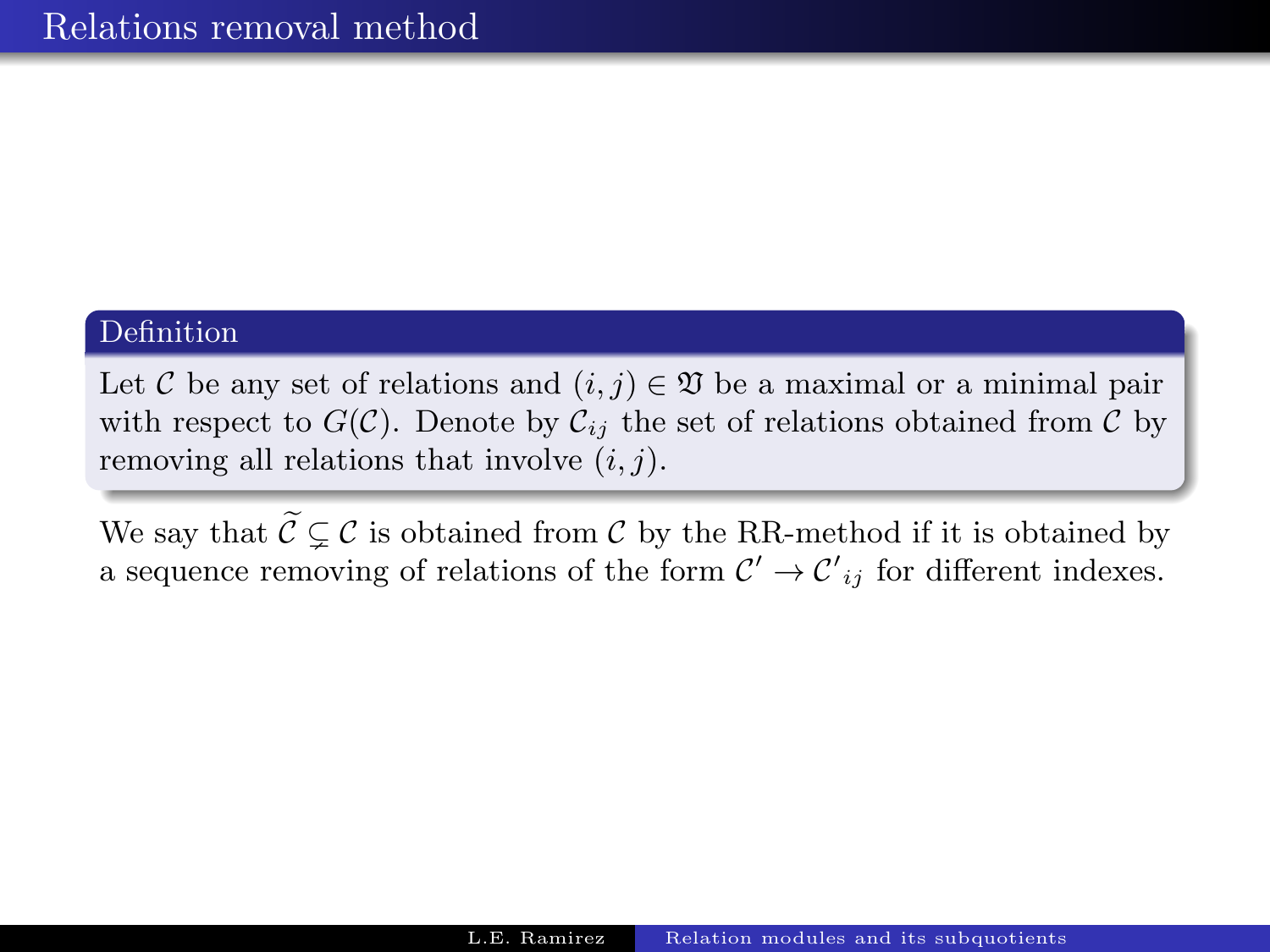# Theorem (Futorny, R., Zhang)

Let  $C_1$  be any admissible set of relations. If  $C_2$  is obtained from  $C_1$  by the  $RR$ -method then  $C_2$  is admissible.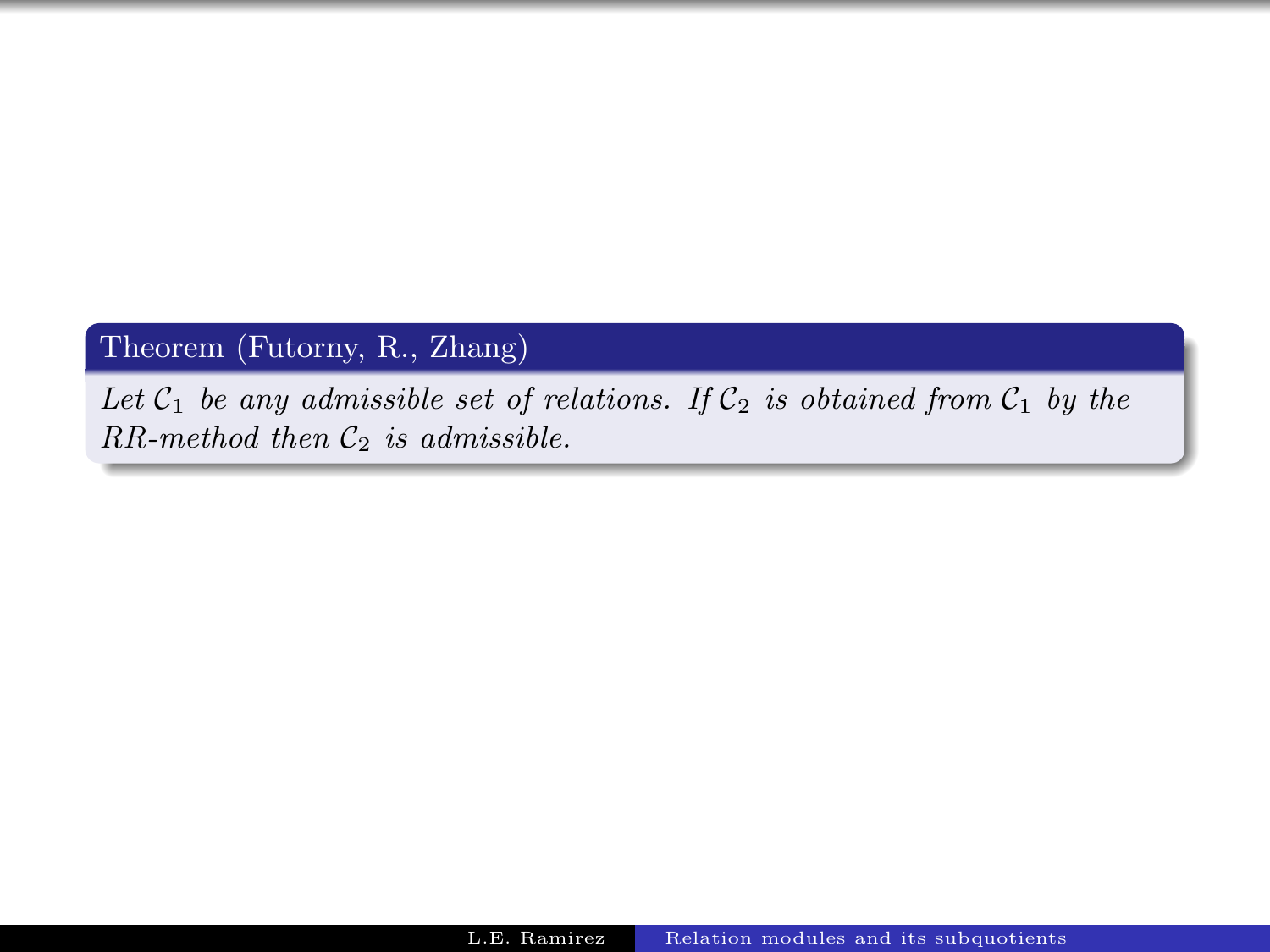

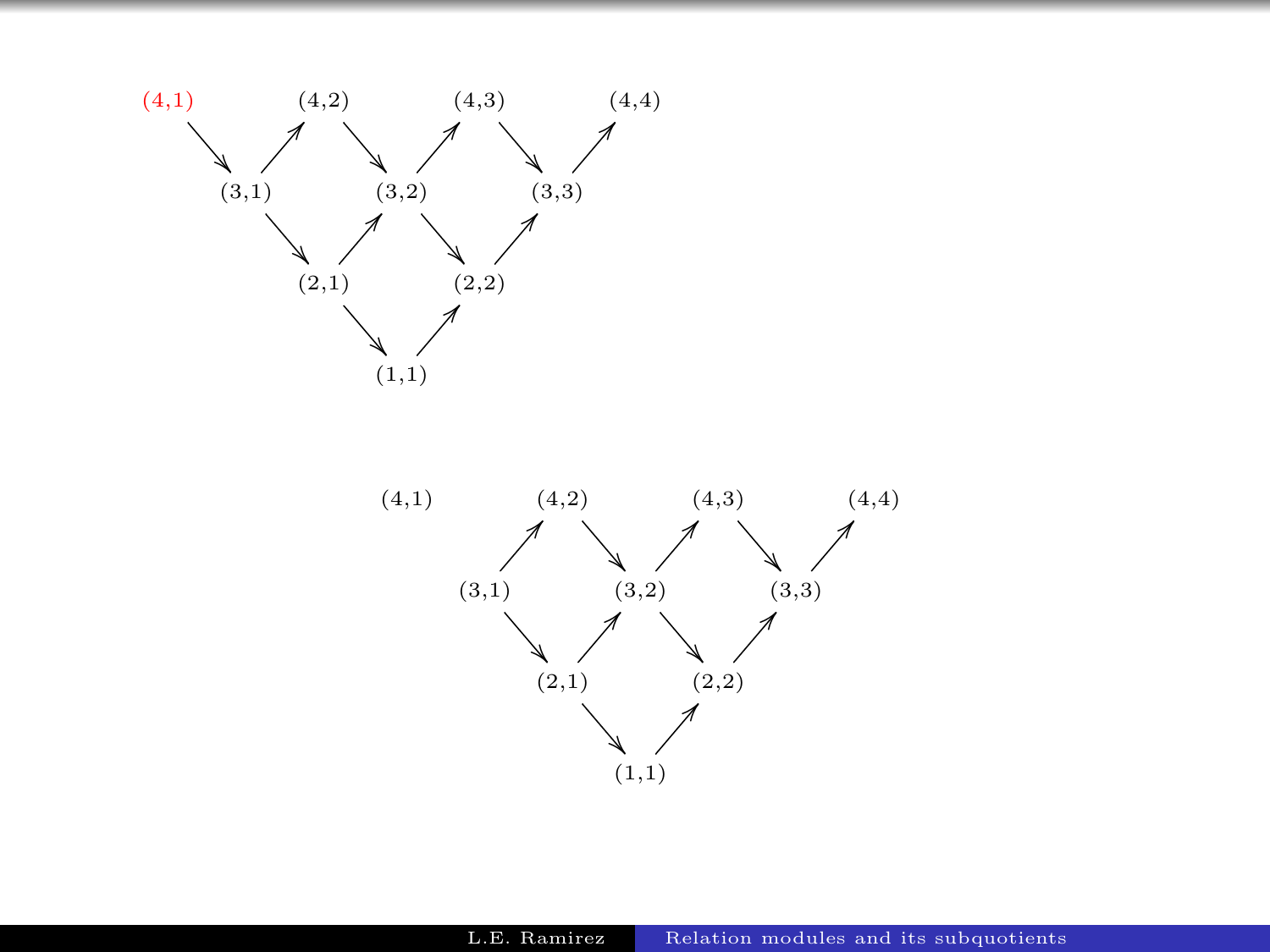

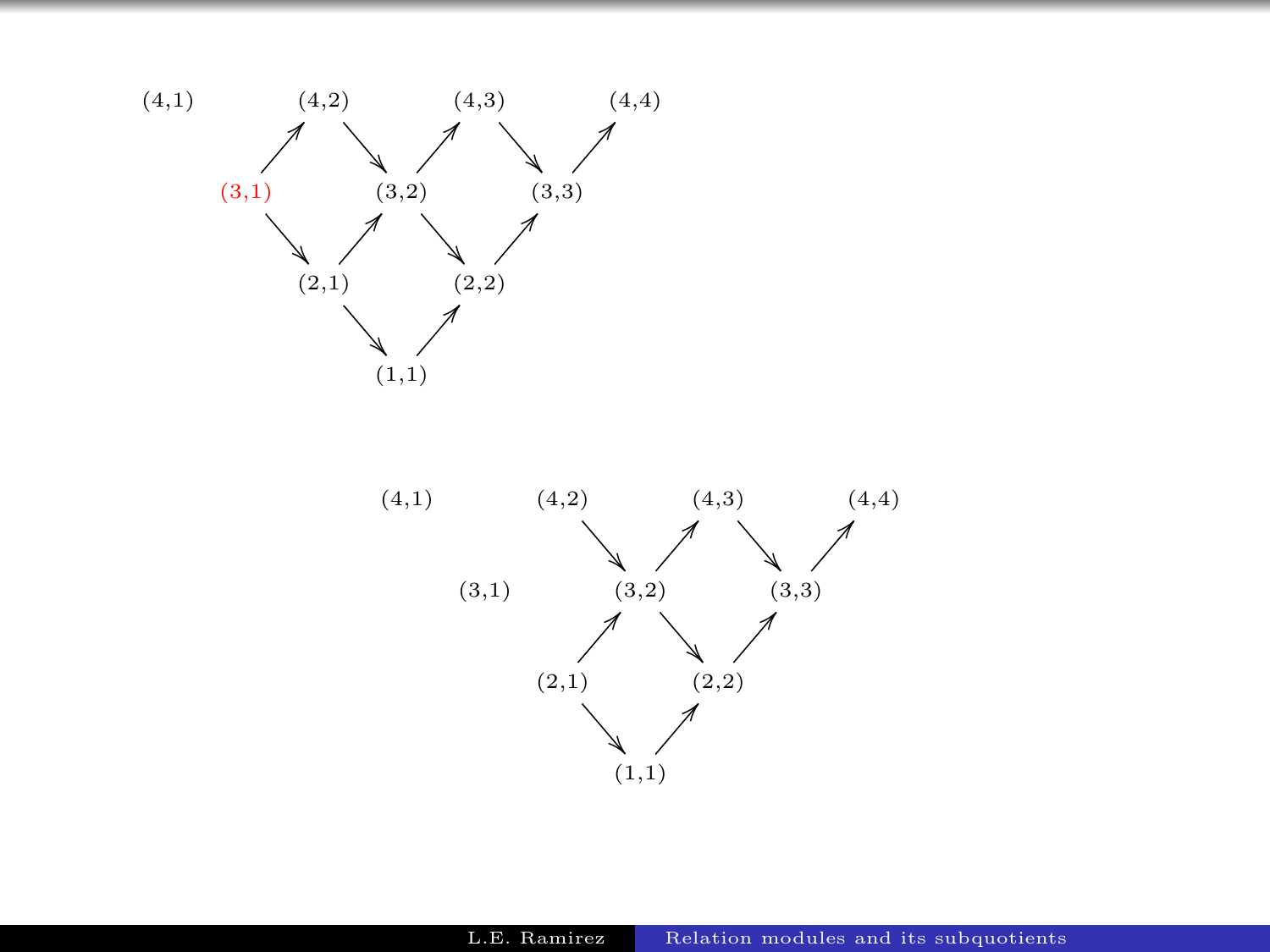

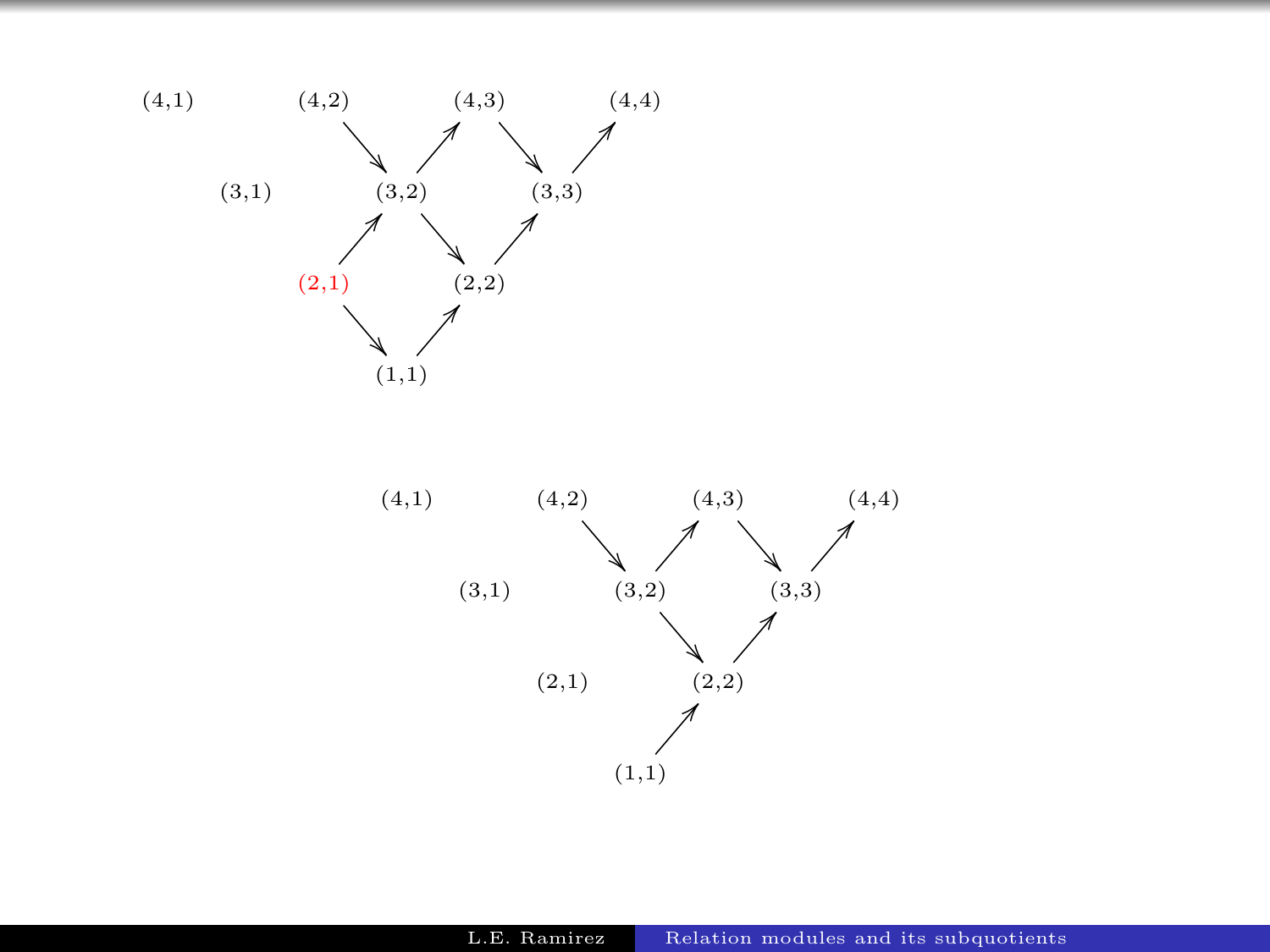



(1,1)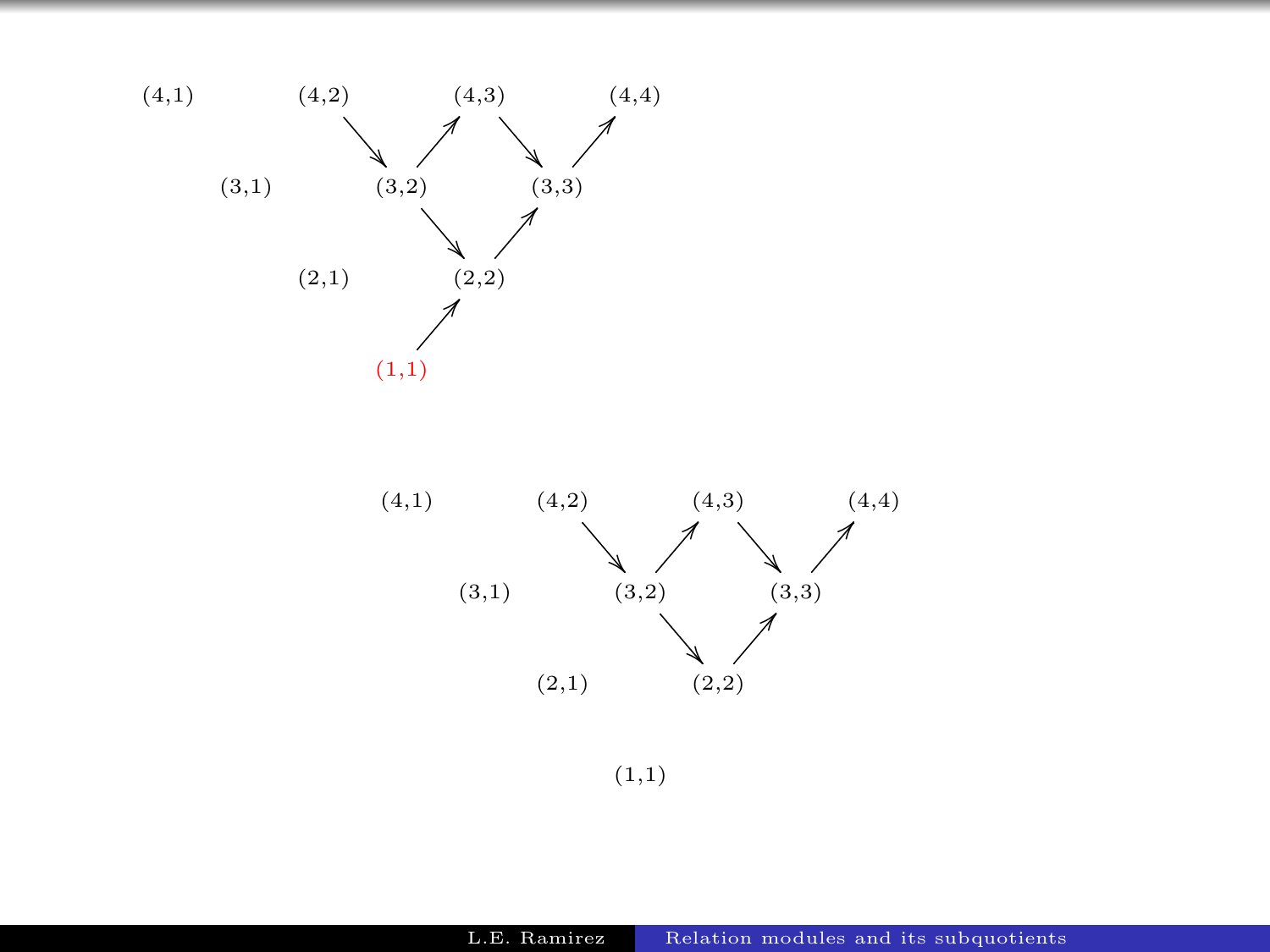Description of admissible sets of relations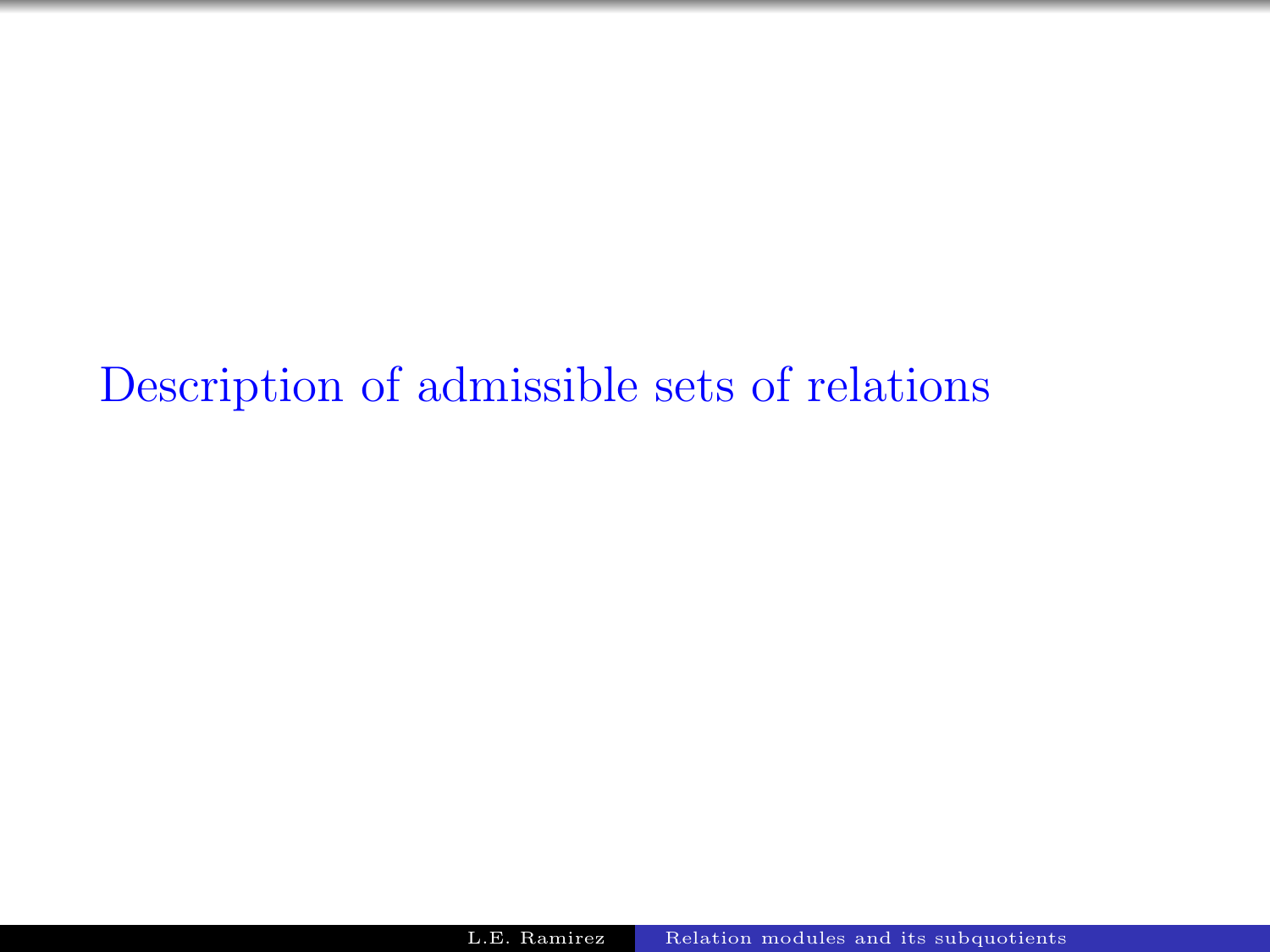For every adjoining pair  $(k, i)$  and  $(k, j)$ ,  $1 \leq k \leq n - 1$ , there exist p, q such that  $C_1 \subseteq C$  or, there exist  $s < t$  such that  $C_2 \subseteq C$ , where the graphs associated to  $\mathcal{C}_1$  and  $\mathcal{C}_2$  are as follows



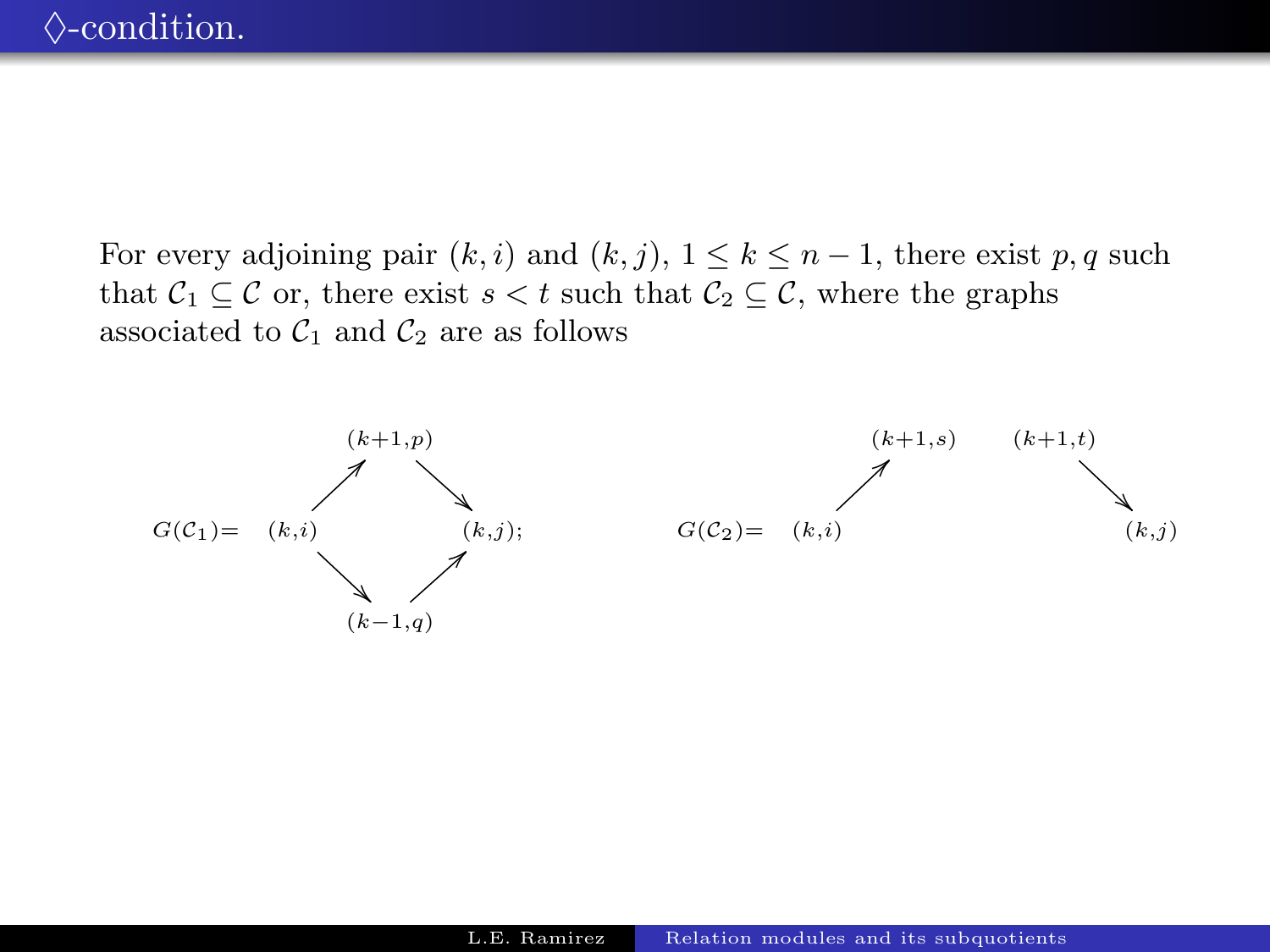# Theorem (Futorny, R., Zhang)

A reduced set of relations C without cycles and crosses is admissible if and only if  $G(\mathcal{C})$  is a union of disconnected sets satisfying  $\Diamond$ -condition.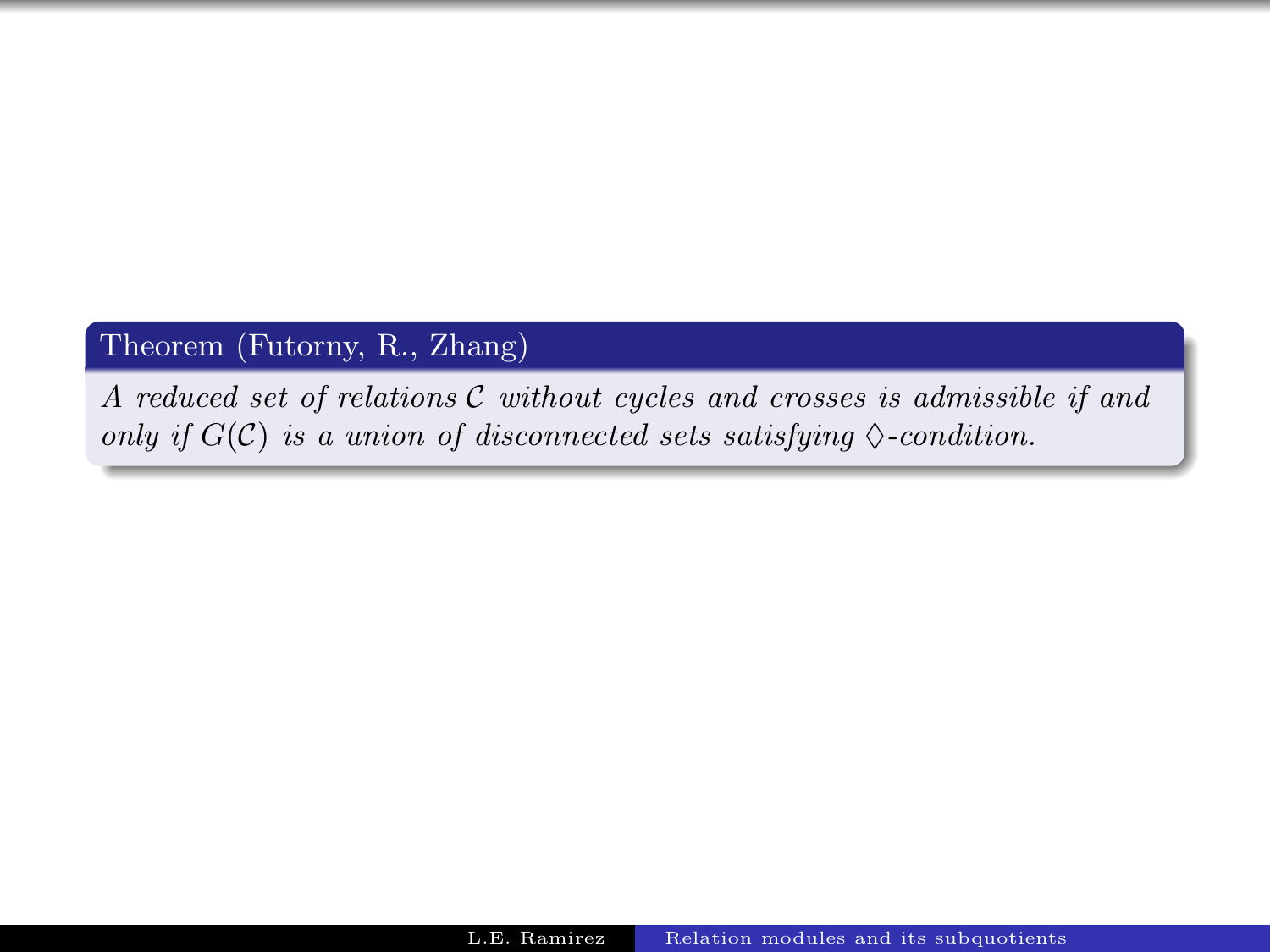| (5,1) |       | (5,2) |       | (5,3) |       | (5,4) |       | (5,5) |
|-------|-------|-------|-------|-------|-------|-------|-------|-------|
|       | (4,1) |       | (4,2) |       | (4,3) |       | (4,4) |       |
|       |       | (3,1) |       | (3,2) |       | (3,3) |       |       |
|       |       |       | (2,1) |       | (2,2) |       |       |       |
|       |       |       |       |       |       |       |       |       |

(1,1)

F Y. Drozd, S. Ovsienko, V. Futorny, Harish-Chandra subalgebras and Gelfand-Zetlin modules, Math. Phys. Sci. 424 (1994) 72-89.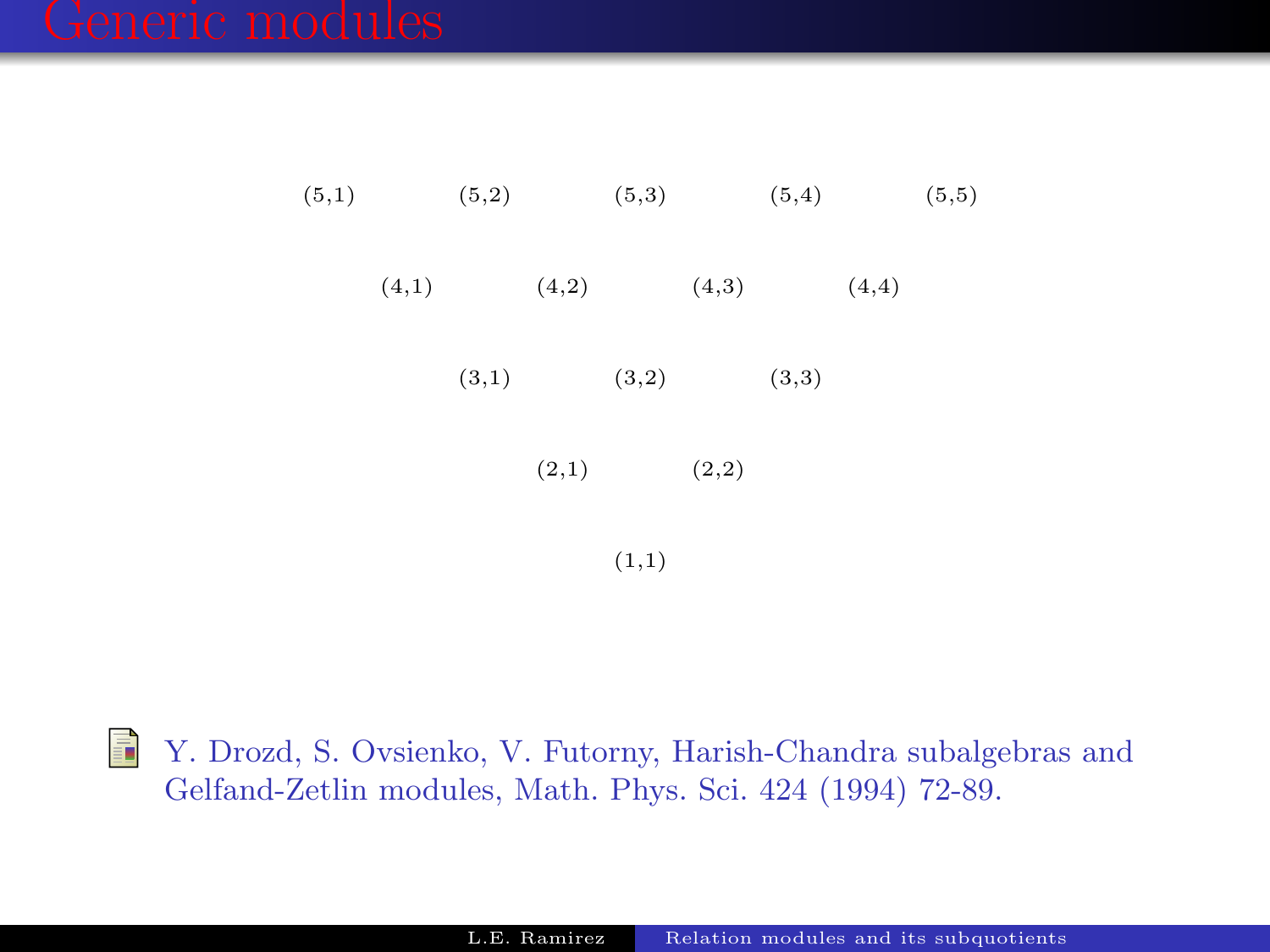

F V. Mazorchuk, Tableaux realization of generalized Verma modules, Canad. J. Math. 50 (1998) 816–828.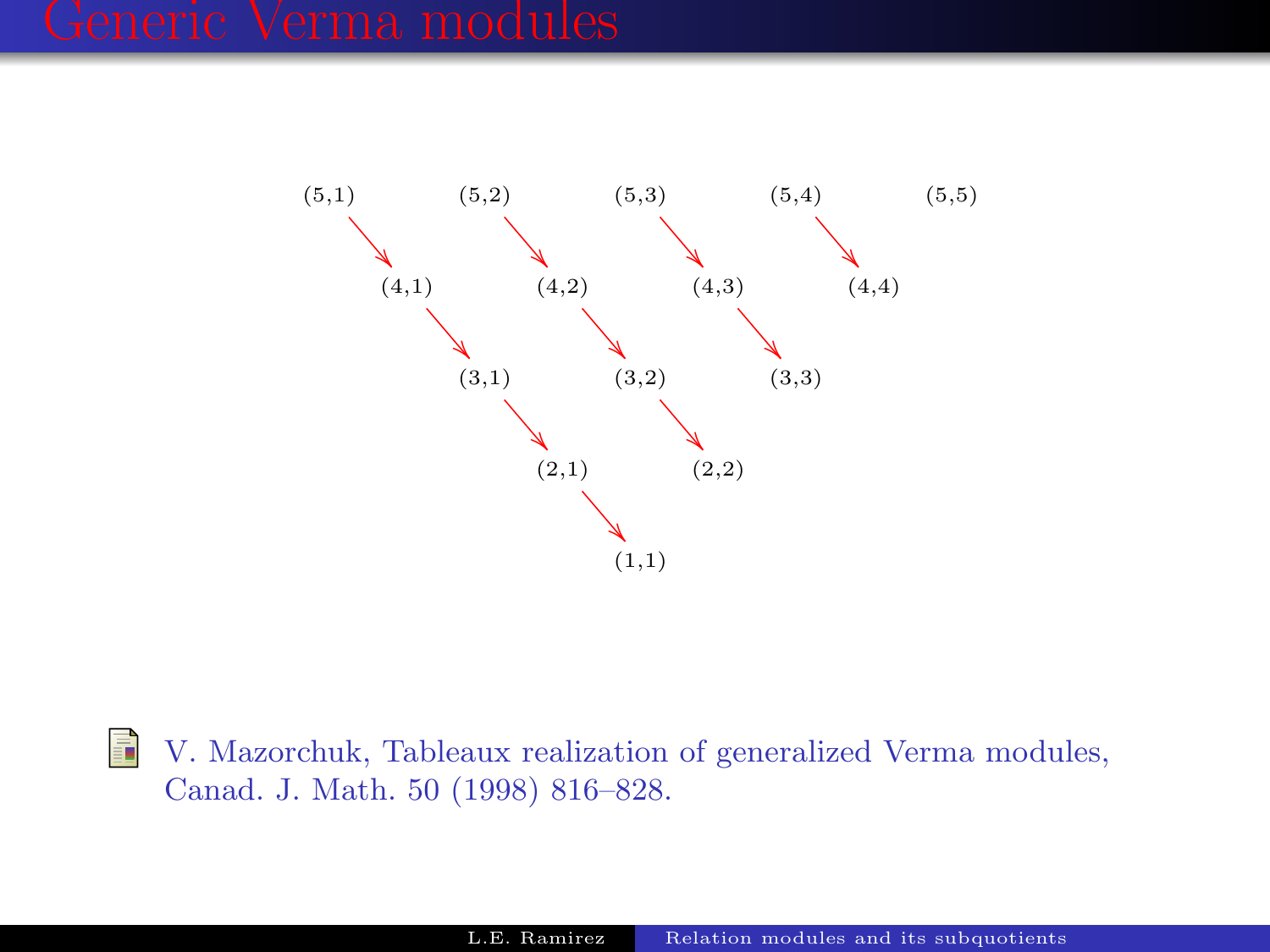

(1,1)

F V. Mazorchuk, Quantum deformation and tableaux realization of simple dense  $\mathfrak{gl}(n,\mathbb{C})$ -modules, J. Algebra Appl. 1 (01) (2003).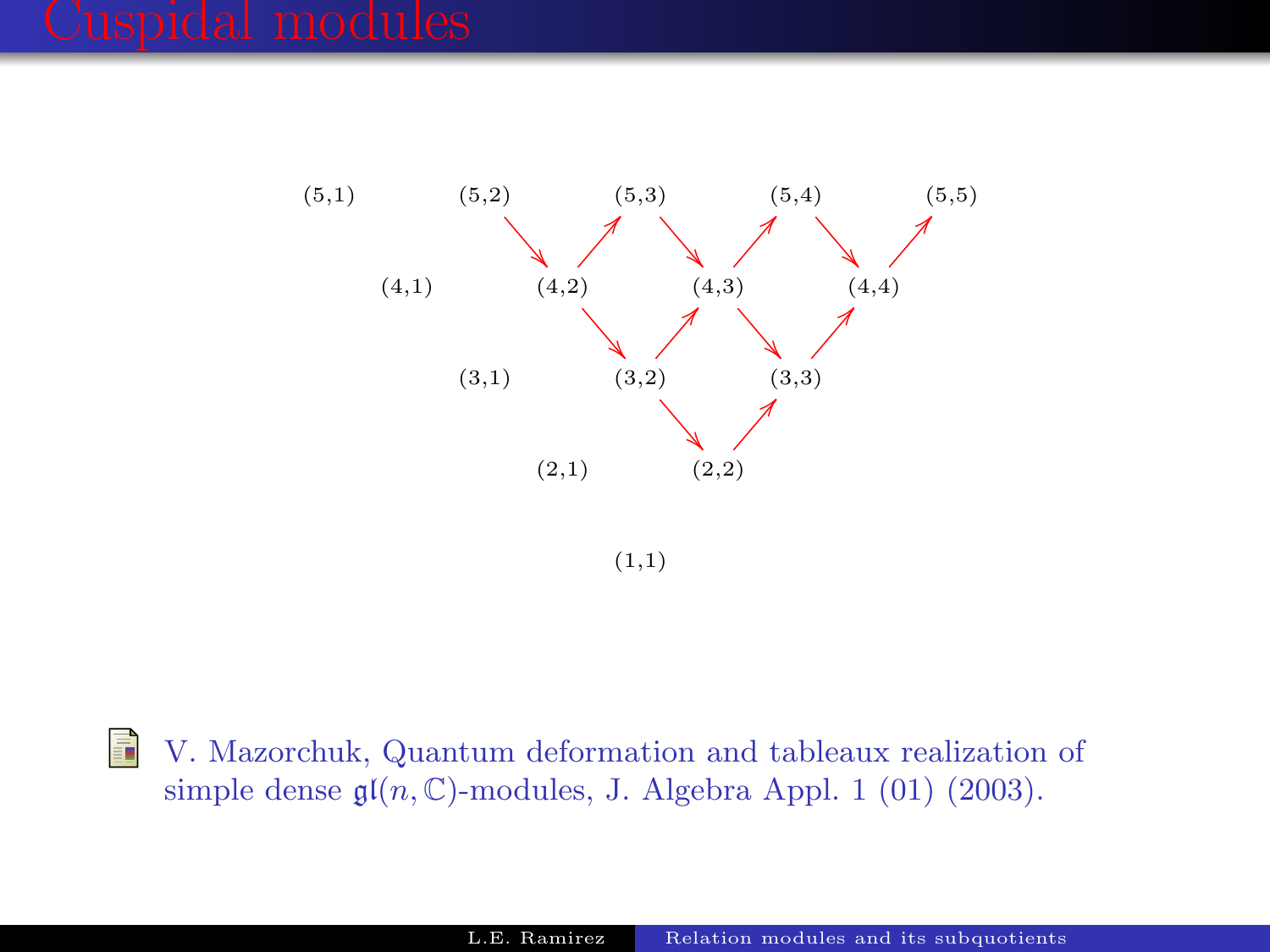Structure of relation modules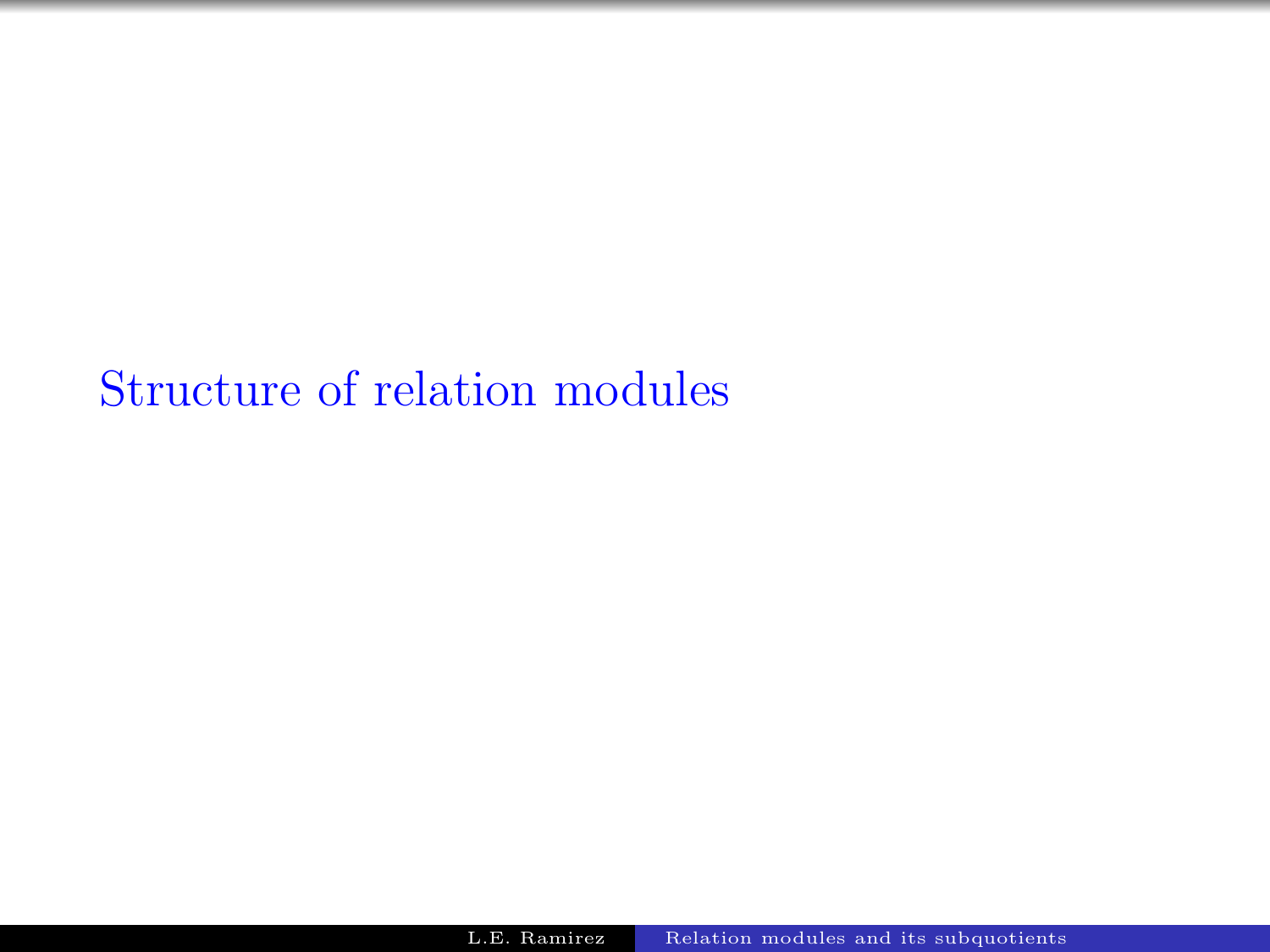Let for  $m \leq n$ ,  $\mathfrak{gl}_m$  be the Lie subalgebra of  $\mathfrak{gl}(n)$  spanned by  ${E_{ij} | i, j = 1, \ldots, m}.$ 

$$
\mathfrak{gl}_1\subset\mathfrak{gl}_2\subset\ldots\subset\mathfrak{gl}_n
$$

which induces a chain of the corresponding Universal enveloping algebras

$$
U_1 \subset U_2 \subset \ldots \subset U_n.
$$

Let us denote by  $Z_m$  the center of  $U_m$ .

### Definition

The standard Gelfand-Tsetlin subalgebra  $\Gamma$  of U is the subalgebra generated by  $\bigcup_{i=1}^n Z_i$ .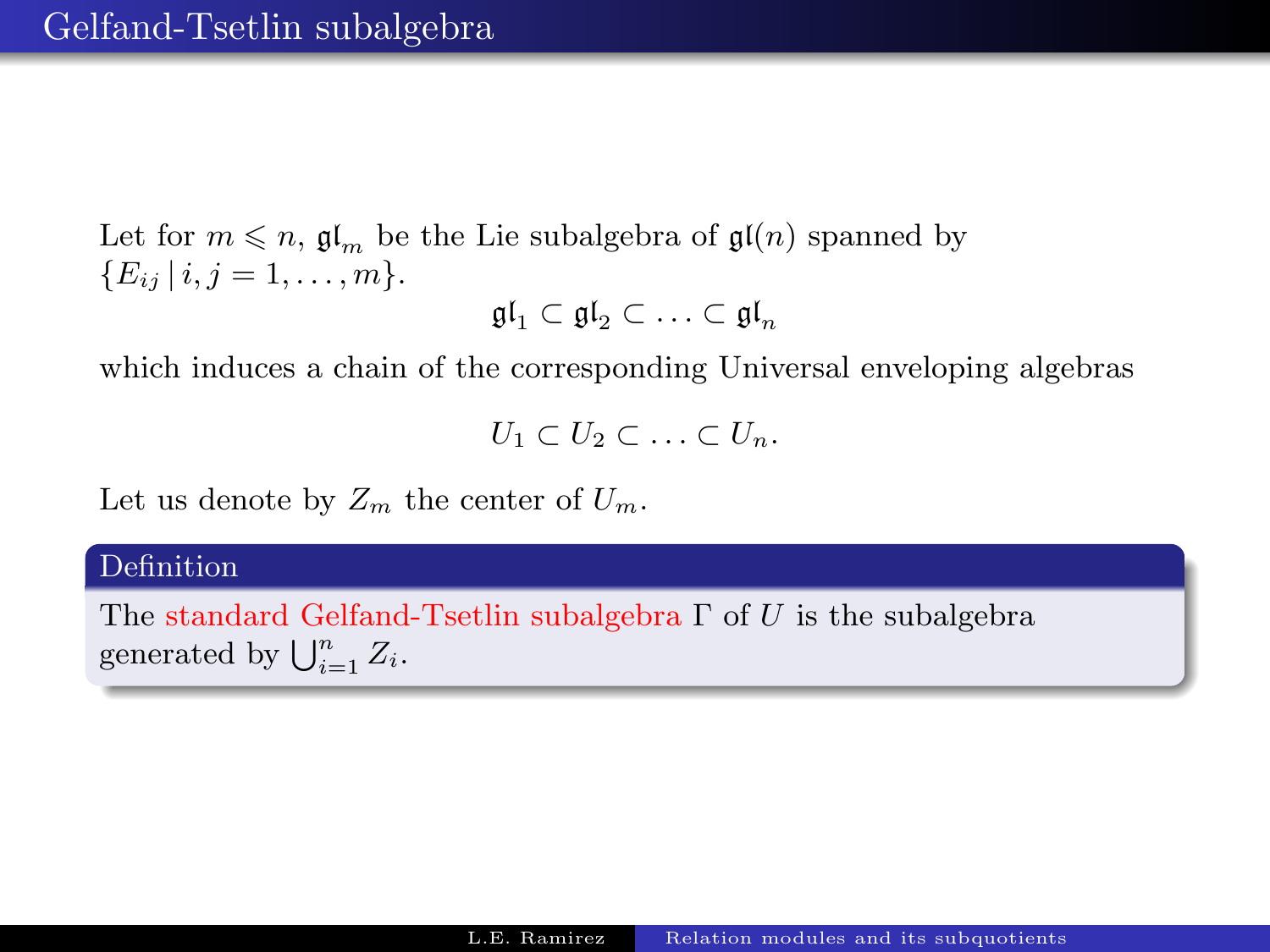# Definition

A Gelfand-Tsetlin module is a U-module M such that

$$
M = \bigoplus_{\chi \in \Gamma^*} M(\chi),
$$

with  $M(\chi)$  the set of all vectors of generalized Γ-eigenvalue  $\chi$ .

 $M(\chi) = \{v \in M : \forall g \in \Gamma, \exists k \in \mathbb{N} \text{ such that } (g - \chi(g))^k v = 0\}.$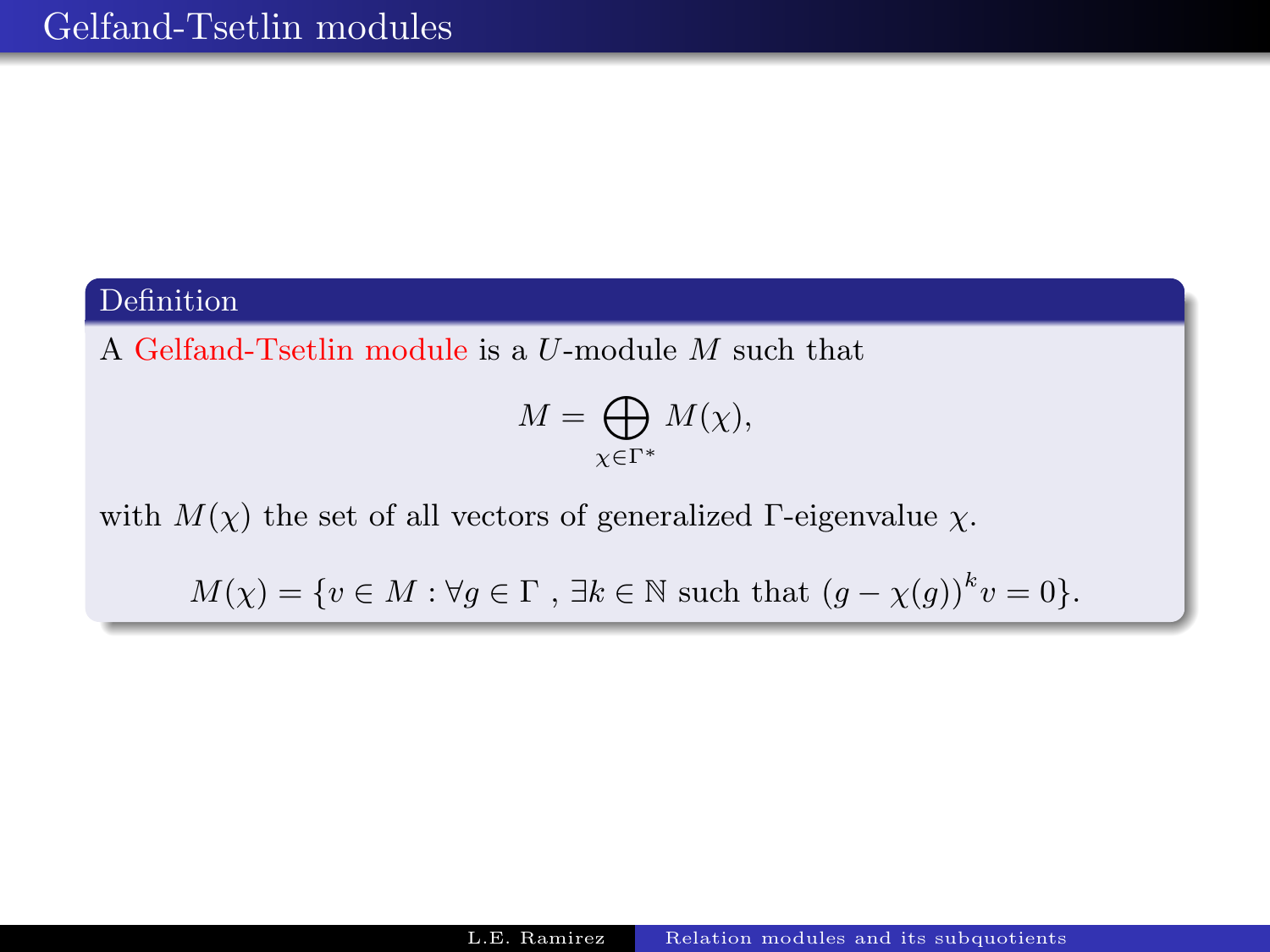### Theorem (Futorny, R., Zhang)

For any admissible C the module  $V_c(T(L))$  is a Gelfand-Tsetlin module with diagonalizable action of the generators of the Gelfand-Tsetlin subalgebra Γ.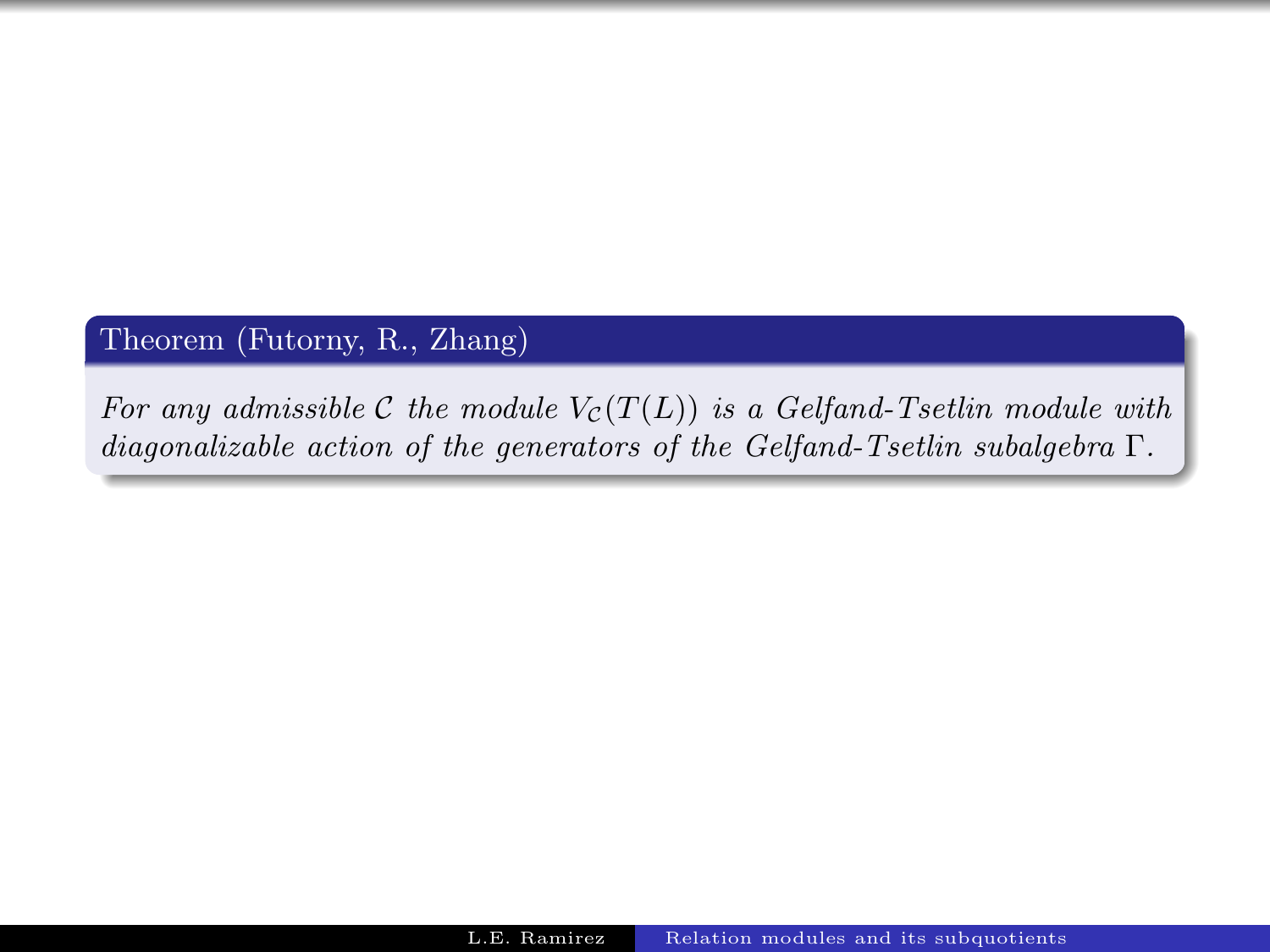Simple subquotients!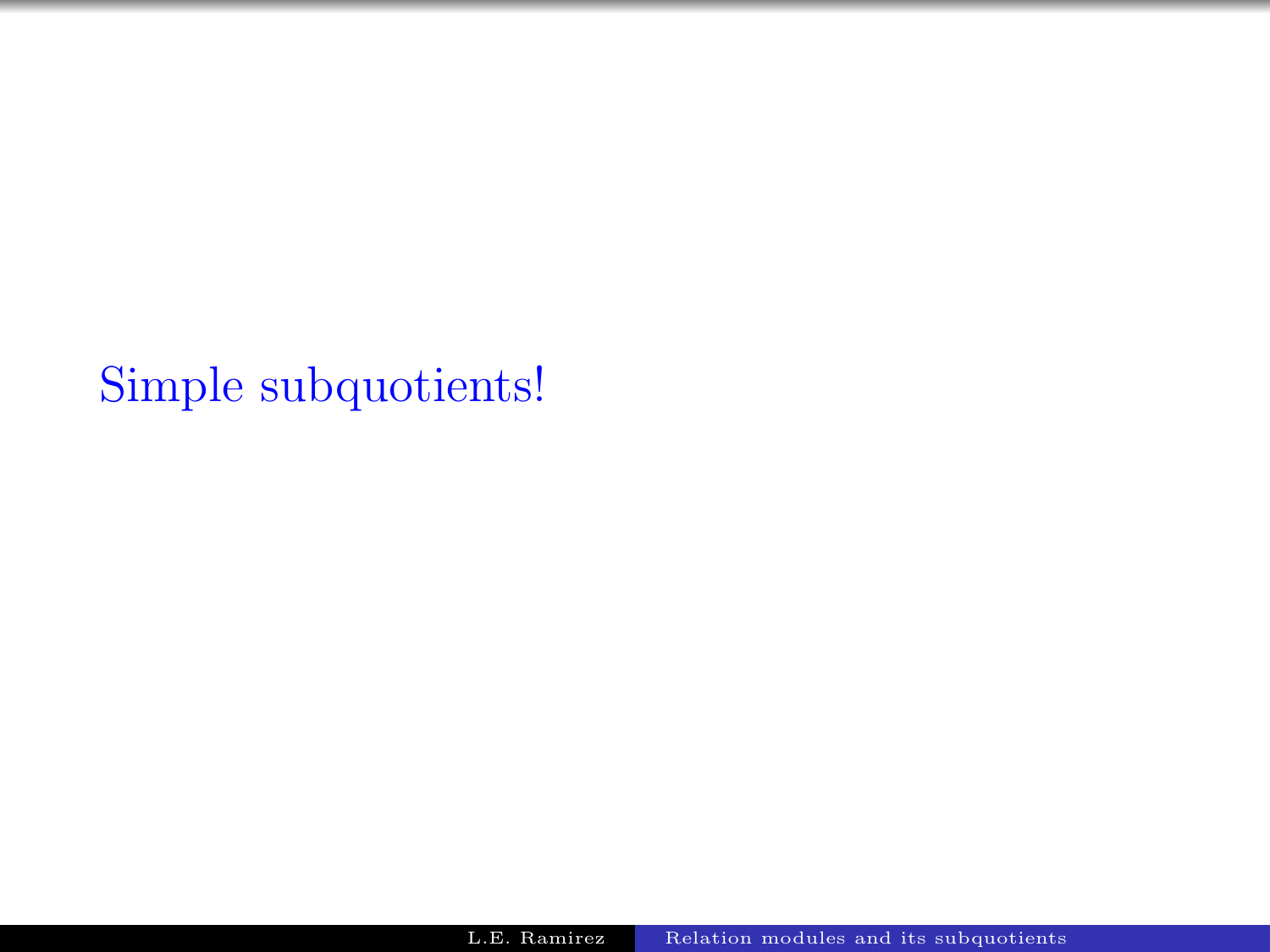Associated with any Gelfand-Tsetlin tableau  $T(L)$  we have a directed graph  $G(T(L))$  with set of vertices  $\mathfrak V$  and an arrow going from  $(i, j)$  to  $(r, s)$  if

- $i = r + 1$ , and  $l_{i,j} l_{r,s} \in \mathbb{Z}_{\geq 0}$ , or
- $i = r 1$ , and  $l_{i,j} l_{r,s} \in \mathbb{Z}_{>0}$ .

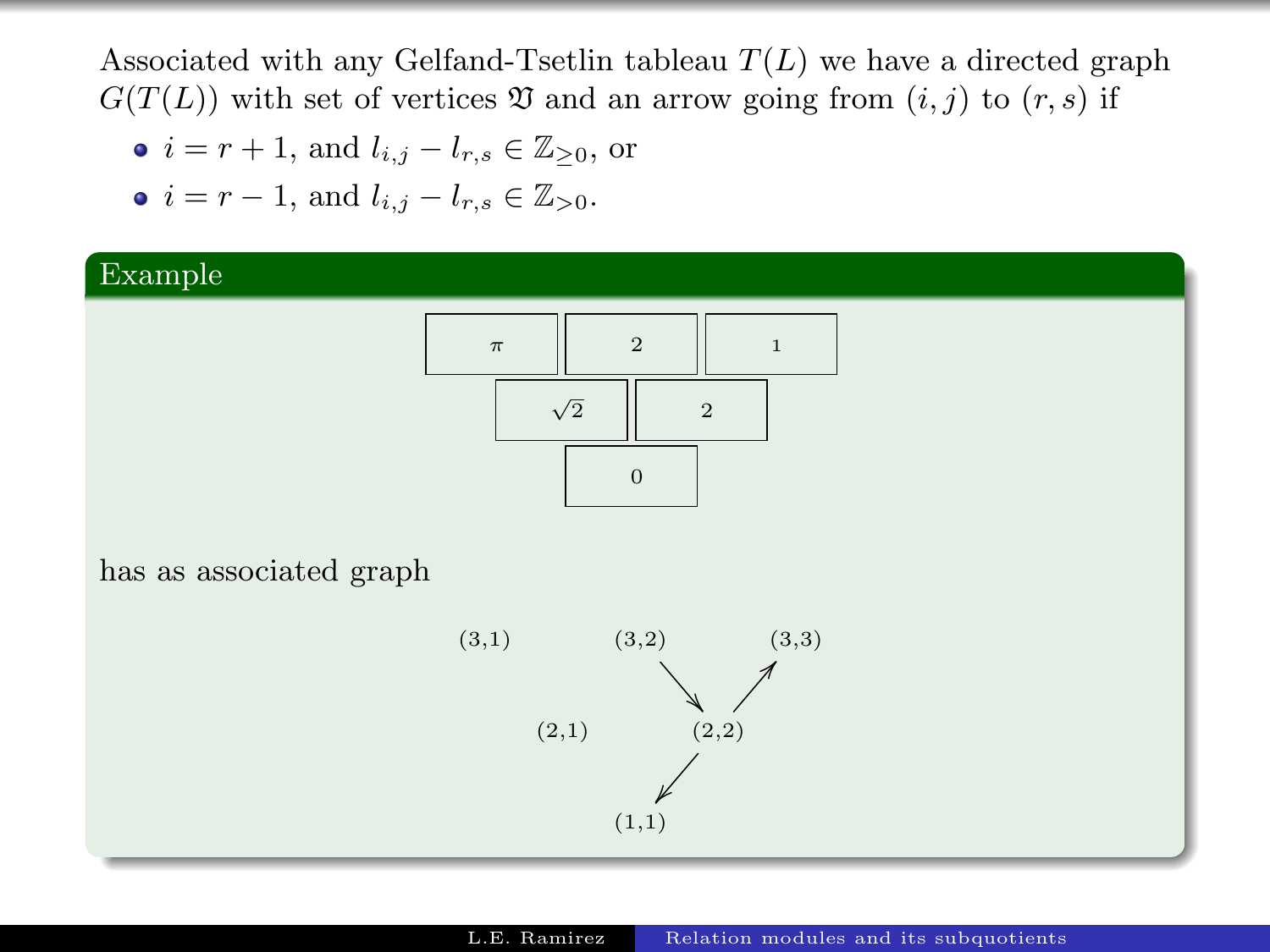Let us fix an admissible set of relations  $\mathcal{C}$ , a  $\mathcal{C}$ -realization  $T(L)$  and the relation module  $V := V_{\mathcal{C}}(T(L)).$ 

For any  $T(U) \in \mathcal{B}_{\mathcal{C}}(T(L))$  we define

$$
\Omega^+(T(U)) := \{ (r, s, t) \mid u_{rs} - u_{r-1, t} \in \mathbb{Z}_{\geq 0} \}
$$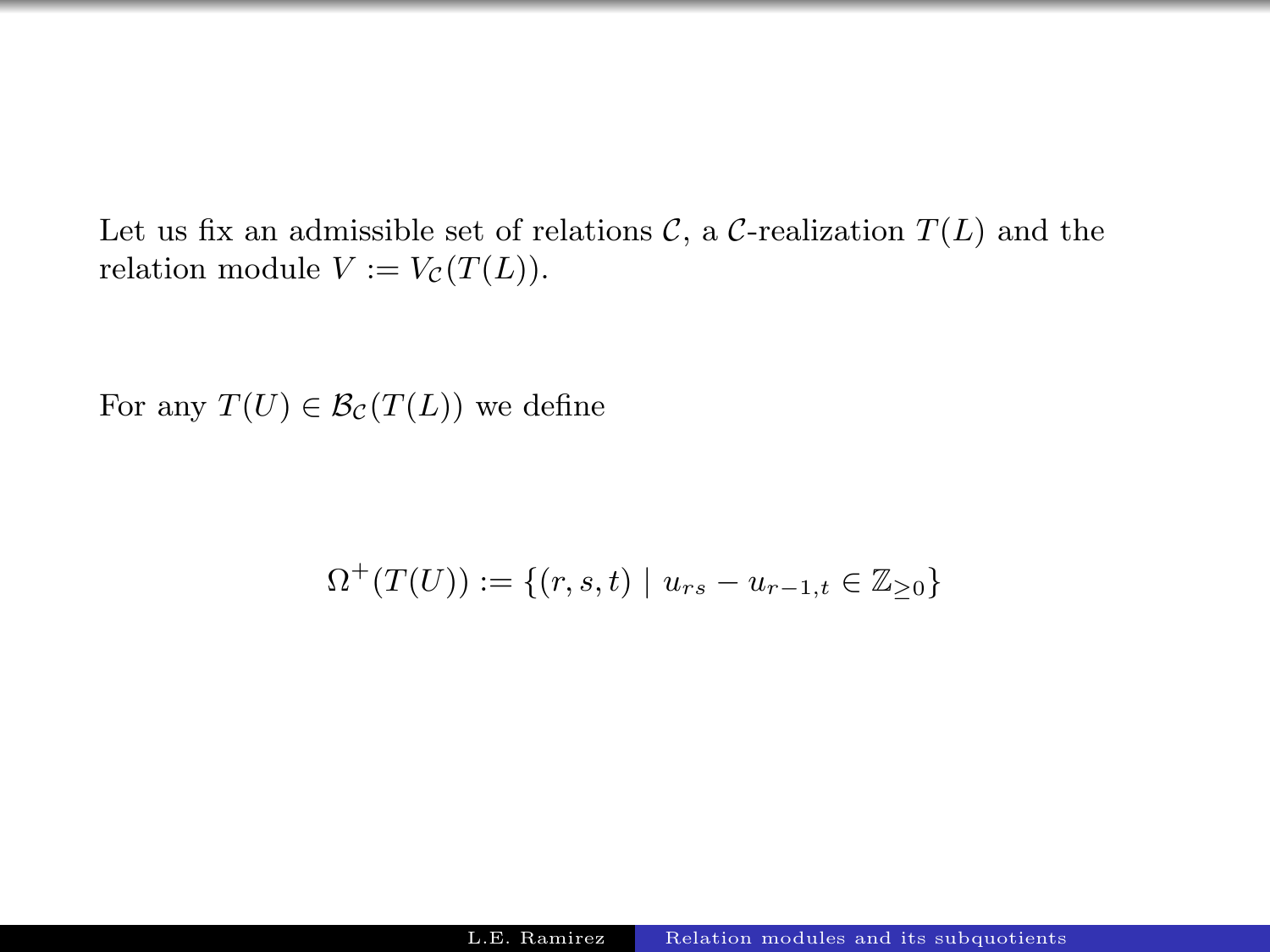### Theorem

For any basis element  $T(R) \in \mathcal{B}_{\mathcal{C}}(T(L))$ , a basis for the  $U(\mathfrak{gl}(n))$ -module generated by  $T(R)$  is given by:

 ${T(S) \in \mathcal{B}_{\mathcal{C}}(T(L)) \mid \Omega^+(T(R)) \subseteq \Omega^+(T(S))}$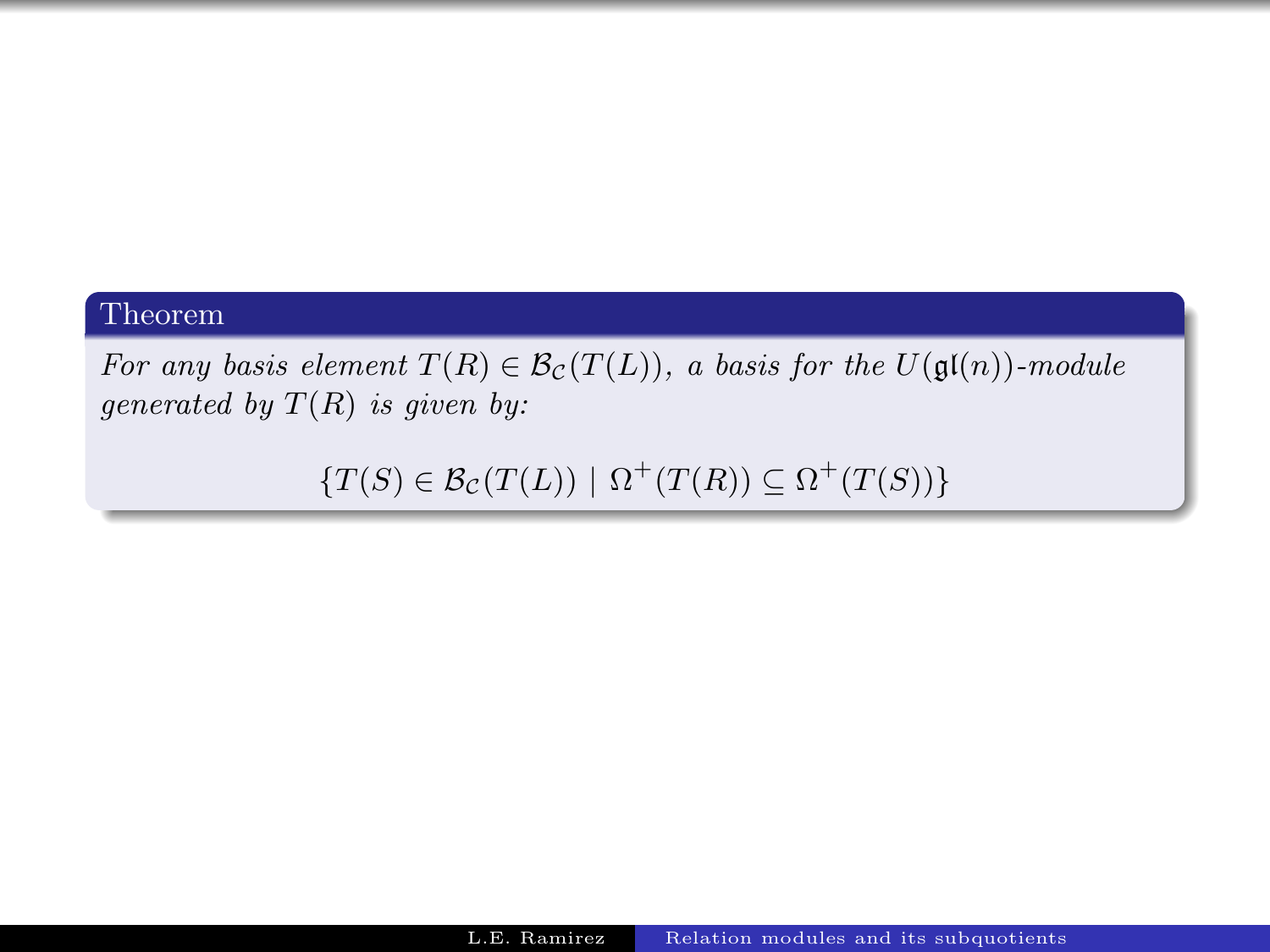### Theorem

For any basis element  $T(R) \in \mathcal{B}_{\mathcal{C}}(T(L))$ , a basis for the simple subquotient of  $V_c(T(L))$  containing  $T(R)$  is given by:

 ${T(S) \in \mathcal{B}_{\mathcal{C}}(T(L)) | \Omega^{+}(T(R)) = \Omega^{+}(T(S))}$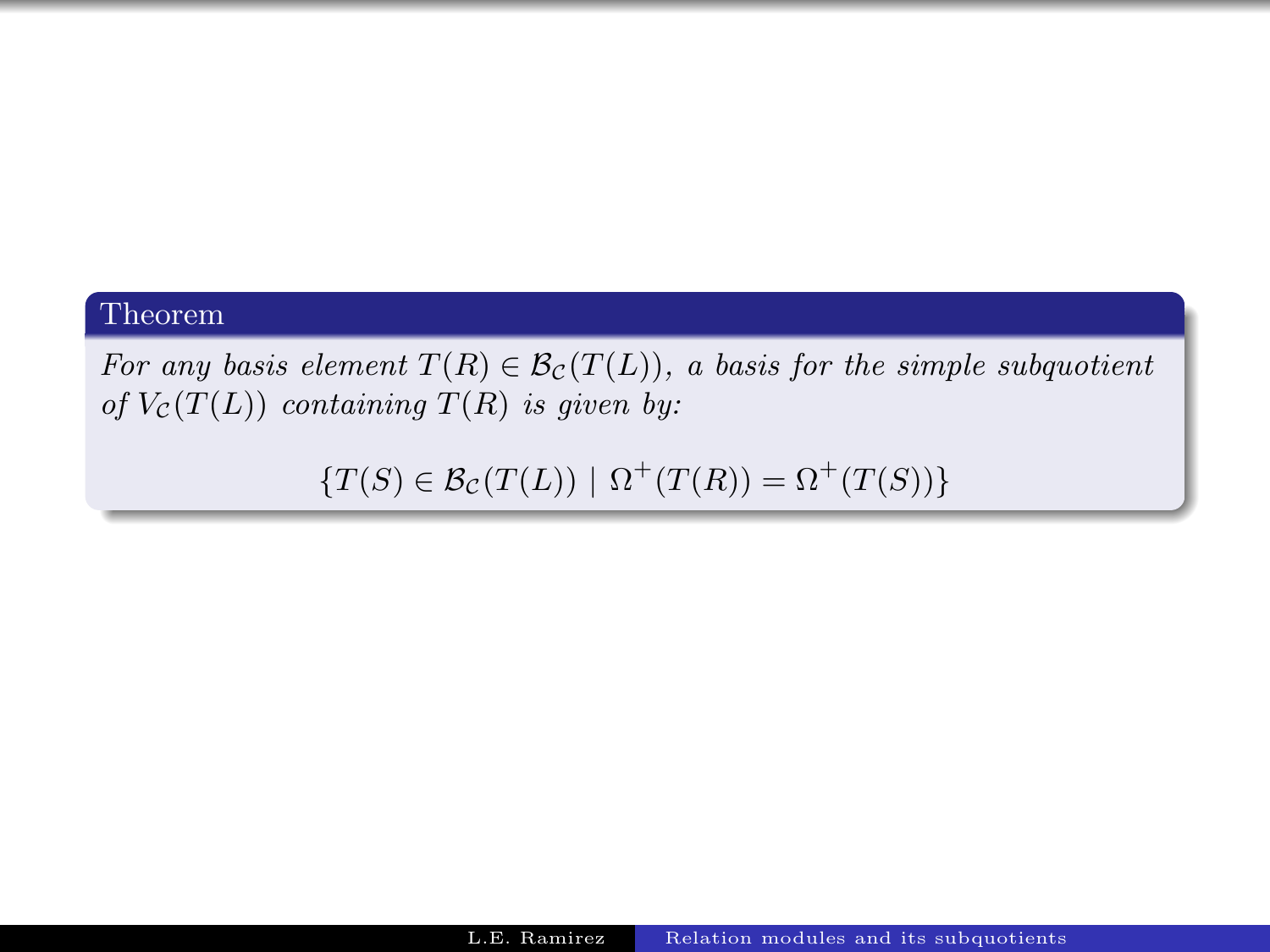V. Futorny, D. Grantcharov, and L. E. Ramirez, Simple Generic 譶 Gelfand-Tsetlin modules of  $\mathfrak{gl}(n)$ . SIGMA, 18, (2015).



V. Futorny, L. E. Ramirez, and J. Zhang, Combinatorial construction of Gelfand-Tsetlin modules for  $\mathfrak{gl}_n$ , Adv. Math. **343** (2019), 681–711.